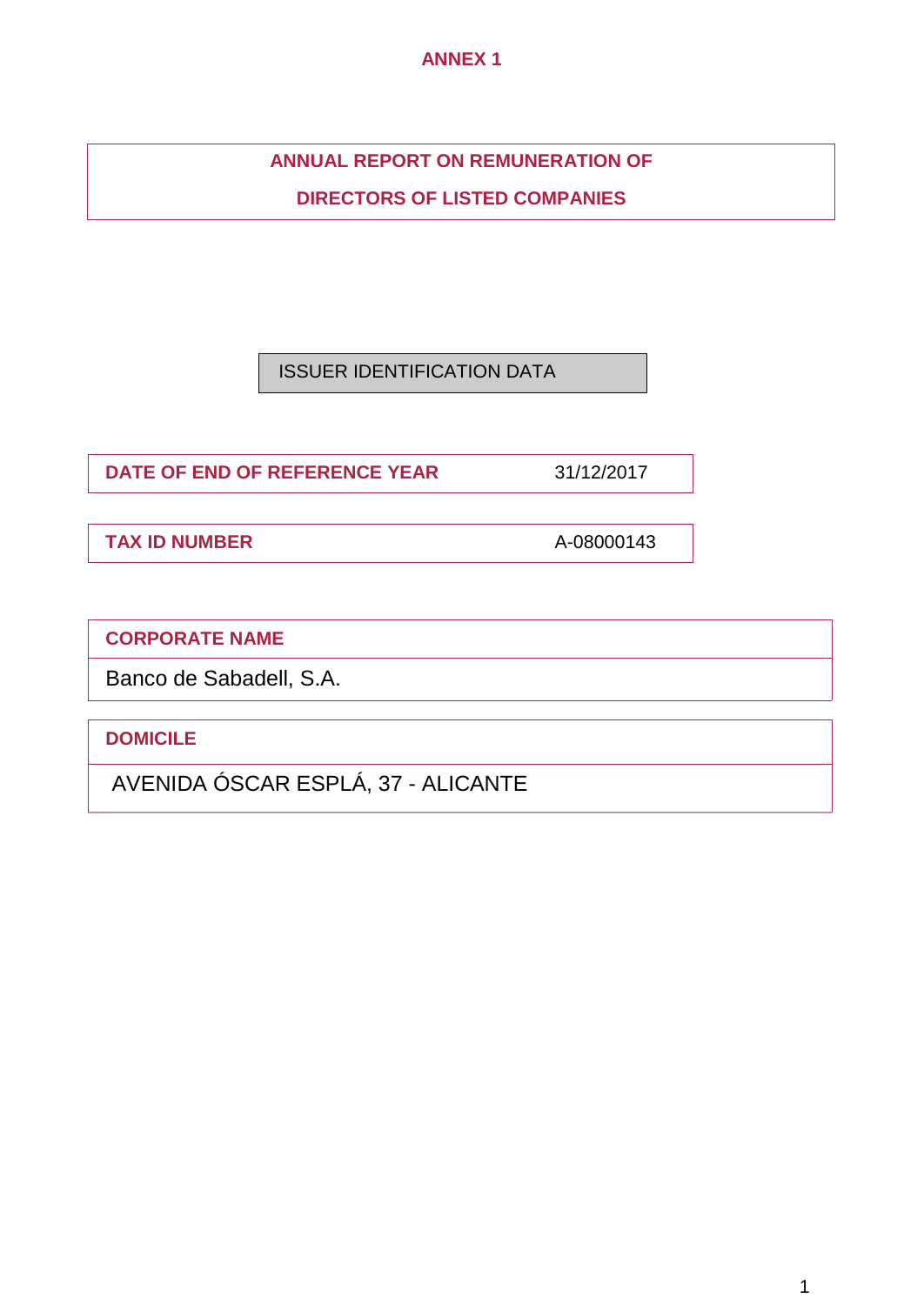# **ANNUAL REPORT ON REMUNERATION OF DIRECTORS OF LISTED COMPANIES**

## **A Company Remuneration Policy for the current year**

- A1. Describe the Company's remuneration policy. Include the following information in this section:
	- General principles and fundamentals of the remuneration policy.
	- Most significant changes in the remuneration policy with respect to the previous year and changes made during the year to the conditions for the exercise of previously awarded options.
	- Criteria used and composition of groups of comparable companies whose policies have been considered in establishing the company's remuneration policy.
	- The proportion between variable and fixed remuneration and standards for determining the components of the directors' remuneration package.

#### **Describe the remuneration policy**

The Remuneration Policy (the "Policy") of Banco de Sabadell, S.A. ("Banco Sabadell", the "Bank" or the "entity") is focused on creating long-term value by aligning the interests of its shareholders and employees, in coherence with the strategic goals in terms of risks and the business, and the values of the bank, all under a prudent management approach while avoiding conflicts of interest.

The Policy complies with the European Directives and Regulations and with the existing legislation, particularly Law 10/2014, of 26 June, on ordering, supervision and solvency of credit institutions, Royal Decree 84/2015, of 13 February, implementing Law 10/2014, of 26 June, on ordering, supervision and solvency of credit institutions, and the EBA Guidelines on Internal Governance (GL 44), as well as Bank of Spain Circular 2/2016, of 2 February, to credit institutions, on supervision and capital adequacy, which completes the adaptation of Spanish law to Directive 2013/36/EU and Regulation (EU) 575/2013.

The principles of Banco Sabadell's Remuneration Policy are as follows:

- 1. Promote medium- and long-term business and social sustainability, in addition to alignment with the group's values. This entails:
	- Aligning the remuneration with the interests of the shareholders and with the creation of long-term value.
	- Promoting rigorous risk management, with measures to avoid conflicts of interest.
	- Aligning with the Bank's long-term business strategy, objectives, values and interests.
- 2. Ensuring a competitive and equitable remuneration system (external competitiveness and internal fairness):
	- Ability to attract and retain the best talent.
	- Rewarding track record and responsibility.
	- Aligning with market standards and flexible to adapt to changes in the situation and in the demands of the sector.
- 3. Reward performance, by aligning remuneration with the results achieved by the individual and level of risk assumed:
	- An appropriate balance between the various components of the remuneration.
	- Consideration of current and future risks and results, not encouraging the assumption of risks that exceed the level tolerated by the entity.
	- Simple, transparent and clear system. The remuneration policy must be understandable and easy to communicate to the entire workforce.

Apart from the Director Remuneration Policy, which was approved by the General Meeting of Shareholders on 31 March 2016 for the years 2016, <sup>2017</sup> and 2018, the Banco Sabadell Remuneration Policy comprises: the Remuneration Policy for Senior Management, the Remuneration Policy for the Group's Designated Collective, the Remuneration Policy for the Banco Sabadell Group and the specific remuneration policies of the group companies, including the Remuneration Policy for Banco Sabadell Spain.

The Remuneration Policy (made up of the policies listed above) was reviewed by the Remuneration Committee on 26 January 2018 in order to adapt it to the most recent applicable regulations, and the necessary amendments were made to ensure it is aligned with the law and best practices in the field of corporate governance.

Based on a proposal from that Committee, the Board of Directors approved the Banco Sabadell Remuneration Policy at a meeting on 1 February 2018.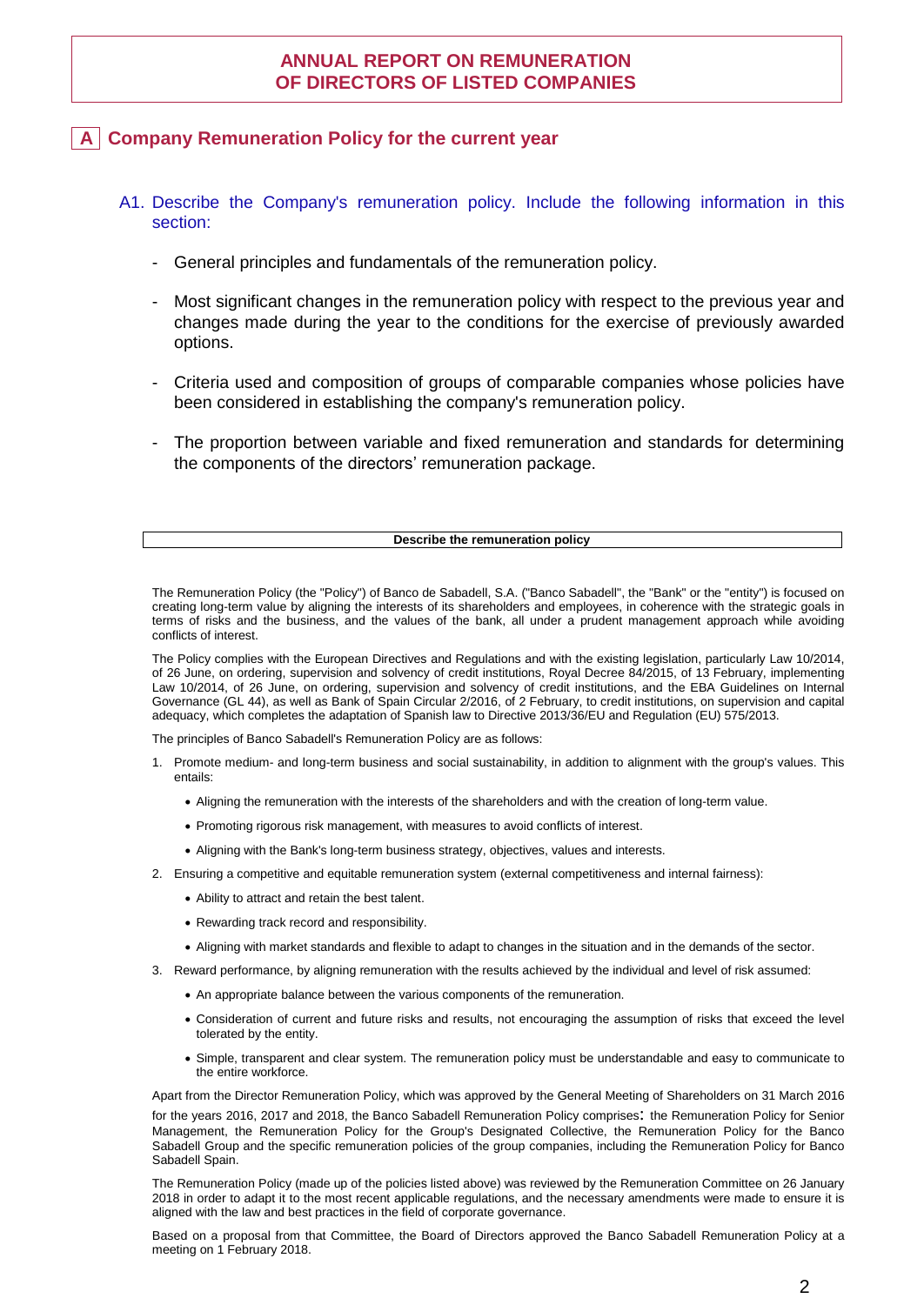Since the Director Remuneration Policy, approved by the General Meeting of Shareholders on 31 March 2016 for the years 2016, 2017 and 2018, includes both the remuneration system for directors for their duties as members of the Board of Directors and the remuneration system applicable to directors performing executive functions, which is the same as that applied to members of senior management, the new remuneration policy for directors for the period 2018-2020 will be submitted to the next General Meeting of Shareholders in order to incorporate the new features and criteria set out in the Banco Sabadell Senior Management Remuneration Policy.

The Remuneration Policy contemplates a vision of total remuneration taking into account all the remuneration elements and the relationship between them, establishing an appropriate balance between fixed and variable remuneration, and a distribution of remuneration between the short and long term, safeguarding the rights and interests of customers.

The components into which the remuneration of all Banco Sabadell employees, including senior management, is structured are the following:

- A sufficient amount of fixed remuneration so as not to encourage excessive risk-taking. This includes the following items:
	- Fixed salary, which comprises the sum of guaranteed remuneration components linked to the set of functions and responsibilities of the person's position and that recognise the employee's contribution in that position.
	- Benefits, which aim to complement the monetary and non-monetary remuneration with other elements that increase the loyalty and commitment on the part of Banco Sabadell employees. Benefits apply to all Banco Sabadell employees, including members of the identified staff and senior management, using the same criteria. Benefits may vary according to territory, the sector and/or the collective agreement that is applicable to the employee.
	- Pension benefits and providential schemes, which vary in type and amount depending on the group to which the employee belongs, in order to cover retirement and other contingencies appropriate to the nature of the functions performed by certain employees. At the proposal of the Remuneration Committee, the Board of Directors may assign specific providential plans to members of senior management and the identified staff.
- Short-term variable remuneration, which is defined annually and whose main purpose is to reward performance during the year measured through objectives aligned with the risk incurred. The main goals of the short-term variable remuneration are to promote the attainment of the short- and medium-term strategic objectives without encouraging risk-taking in excess of the level tolerated by the entity, as well as motivating employees to improve their performance. The payment of this variable remuneration in the case of the members of the identified staff and of senior management is deferred and paid in equity instruments, in accordance with the applicable regulations and with decisions by the competent bodies.
- Long-term remuneration for the members of the senior management and the identified staff, which may consist, by decision of the Board of Directors at the proposal of the Remuneration Committee, of a long-term variable remuneration system, to which end an amount and multi-year objectives may be established, in combination with the executive's performance; or a proposal, for approval by the General Meeting of Shareholders, of a system based on the appreciation of the share price tied to the attainment of certain multi-year objectives in combination with the individual's performance, which is deferred and paid in equity instruments in accordance with the applicable regulations and the decisions of the competent bodies, thus aligning the remuneration with long-term results and with the interests and risks of the shareholders.

The long-term supplementary incentive programme 2016-2019, approved by the General Meeting of Shareholders on 31 March 2016, and the supplementary incentive programme based on the appreciation of Banco Sabadell shares in 2017- 2020, approved by the General Meeting of Shareholders on 30 March 2017, are currently in force. It is planned to propose to the General Shareholders' Meeting a new incentive plan based on the share's appreciation that is similar to previous years' plans but which will incorporate multi-year objectives for the group and additionally the assessment of the individual performance by each member of the identified staff and senior management, in accordance with the EBA guidelines; specific allocation of this remuneration will be decided by the Board of Directors once it is approved by the General Meeting of Shareholders.

The variable remuneration for executive directors, senior management and the identified staff in a given year may amount to at most 100% of one year's fixed remuneration. As in previous years, it is planned to ask the General Meeting of Shareholders to raise that the ceiling to 200% of the fixed annual remuneration for a limited number of persons based on the nature of their duties and in the cases expressly set out in the Policy, without there being any discretionality at the time of its recognition by the Remuneration Committee. The variable remuneration of the executive directors, senior management and the identified staff is deferred and paid in equity instruments in the following terms and percentages:

- Deferral by five years for executive directors and members of senior management and three years for the rest of the identified staff.
- Deferral of at least 60% in the case of executive directors and for those members of senior management and the identified staff with especially high remuneration. Deferral of at least 40% for the other members of senior management and the identified staff.
- Deferred variable remuneration is paid in shares of Banco Sabadell in the proportion of 55% for executive directors and members of senior management and 50% for the rest of the identified staff.

The term "especially high variable remuneration" is defined as amounting to over 1.5 million euro.

The shares received by executive directors as variable remuneration are under lock-up for a period of one year after their delivery.

Unless they own shares amounting to the equivalent of twice their variable annual remuneration, executive directors may not dispose of the shares they receive until at three years have elapsed from the time of delivery. The above condition will not apply to any shares that the director must dispose of to cover tax obligations related to their delivery.

Executive directors, members of senior management and the rest of the identified staff may not use personal hedging strategies with ad hoc financial products or any mechanism that guarantees that they will collect part or all of the remuneration.

In the case of executive directors, members of senior management and the identified staff, their short-term variable remuneration and long-term remuneration may be subject to reduction (malus clause) in the deferral period and clawback in the deferral and lock-up period, if the Board of Directors so decides on the basis of a proposal by the Remuneration Committee. Those clauses will apply in the following events:

 Where malice or gross negligence by an executive results in material restatement of the group's consolidated financial statements, at the criterion of the external auditors.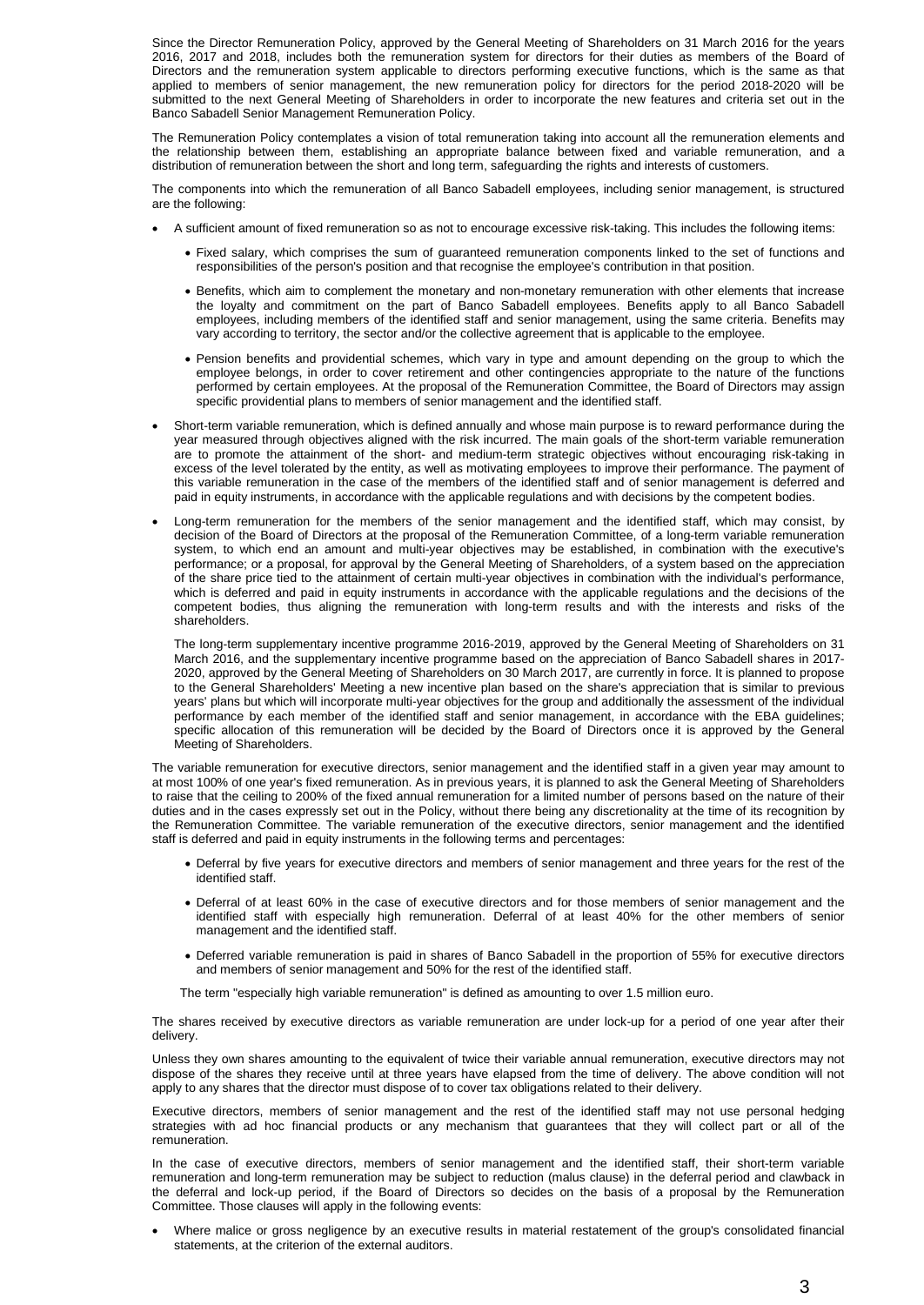- Where a breach by the executive of internal regulations or internal codes of conduct, including, in particular, those relating to risks, is classified as serious or very serious (in the case of malus clauses) or very serious (in the case of clawback clauses).
- Where malice or gross negligence on the part of the executive results in a serious failure in the entity's risk management.
- Where malice or gross negligence on the part of the executive results in a material change in the entity's regulatory or economic capital base.

Variable remuneration is subject to ex ante adjustments to ensure its alignment to risk. This remuneration will not accrue, or will be reduced, if the capital of the bank is lower than the Maximum Distributable Amount (MDA) or if the Remuneration Committee decides to apply a correction factor due to the Group's risks or results.

Each year, Banco Sabadell uses the Spencer Stuart Board Index 2017 and the assistance of Willis Towers Watson to perform a comparative analysis of the remuneration of the Board of Directors, the executive directors, the members of senior management and the members of the identified staff.

To establish the remuneration of the executive directors in 2018, a group of 16 European banks (Crédit Agricole, Groupe Société Générale, Santander, BBVA, Intesa San Paolo, Nordea Bank, Natixis, ABN Amro Group, Caixabank, Skandinavska Enskilda Banken, KBC Groep, Swedbank, Bankia, Unione di Banche Italiane, Mediobanca and Bankinter), and another domestic set with a peer group consisting of 10 Spanish IBEX-35 companies with a market capitalisation of more than 6,000 million euro (Santander, BBVA, Gas Natural Fenosa, Ferrovial, CaixaBank, Abertis, Amadeus, Bankia, Red Eléctrica, Bankinter) are used, which provide guidance in determining the remuneration mix as well as the competitiveness of the remuneration assigned to them. The same sample of IBEX-35 companies indicated above was used for senior management. This ensures that the remuneration of executive directors and senior management is in line with market parameters.

Banco Sabadell also carries out, on an annual basis and with the advice of Willis Towers Watson, a comparative analysis of the individual remuneration of the other members of the identified staff, as well as a joint analysis of the remuneration of the rest of the workforce. From those analyses it can be concluded that Banco Sabadell's Remuneration Policy is in line with market parameters.

Members of the Banco Sabadell Board of Directors who do not have executive functions collect only an amount of fixed remuneration plus meeting fees, capped at fees for at most 11 ordinary meetings; directors may collect per diems for at most two meetings per year which they miss for justified reasons provided that they grant proxy in those cases. No amounts are payable for attendance at extraordinary meetings of the Board of Directors.

In addition, they receive other amounts for chairing or being a member of Board sub-committees, and of any of Banco Sabadell's Advisory Boards.

Non-executive directors do not qualify for the remuneration or benefits that apply to Bank employees, identified staff or senior management, and they are not members of the long-term incentive schemes based on share price appreciation that the General Meeting of Shareholders has adopted.

A2. Information on the preparatory work and decision-making process followed to determine the remuneration policy and the role, if any, performed by the Remuneration Committee and other supervisory bodies in shaping the remuneration policy. This information should include any mandate given to the remuneration committee, its composition and the identity of the external consultants whose services have been used to define the remuneration policy. Also describe the category of any directors who participated in the definition of the remuneration policy.

#### **Describe the process for determining the remuneration policy**

The Articles of Association of Banco Sabadell set out the competencies of the Board of Directors and its Committees. The Board of Directors Regulation, published on Banco Sabadell's corporate website, sets out the terms of reference for the Board of Directors and its sub-committees, establishing their powers and basic rules of operation and organisation, in line with the regulations applicable to listed companies and credit institutions.

In accordance with the provisions of the Capital Companies Act, the Board of Directors is vested with the non-delegable power to determine the company's general policies and strategies and to make decisions regarding the remuneration of the directors, within the framework of the Articles of Association and of any director remuneration policy that may be adopted by the General Meeting of Shareholders; the Remuneration Committee of a listed company has the power to make proposals to the Board of Directors with regard to the director remuneration policy and the individual compensation and other contractual conditions of the executive directors, and for overseeing their compliance. The Remuneration Committee has at least the following basic responsibilities as set out in article 14 bis of the Regulation of the Board of Directors: a) making proposals as to the director remuneration policy to the Board of Directors; b) proposing, to the Board of Directors, the remuneration policy for general managers and others performing senior management functions who report directly to the Board of Directors, the Executive Committees or the Managing Directors, and the individual remuneration and other contractual conditions for executive directors, exercising oversight to ensure that they are complied with; c) regularly reviewing remuneration policy; d) advising on remuneration programmes based on shares and/or options; e) periodically reviewing the general principles of remuneration and the remuneration programmes for all employees, and considering whether they conform to those principles; f) ensuring that remuneration is transparent; g) ensuring that any conflicts of interests are not detrimental to the independence of external advisors; and h) verifying the information on remuneration contained in the various corporate documents, including the Report on Director Remuneration.

In accordance with the provisions of article 62 of the Articles of Association, at the end of 2017, Banco Sabadell's Remuneration Committee comprised four non-executive directors, all of whom are independent directors, as follows:

Chair (Independent), Ms. AURORA CATÁ SALA Member (Independent), Mr. ANTHONY FRANK ELLIOTT BALL Member (Independent), Ms. MARÍA TERESA GARCÍA-MILÀ LLOVERAS Member (Independent), Mr. GEORGE DONALD JOHNSTON Secretary (not a director), Ms. MARÍA JOSÉ GARCÍA BEATO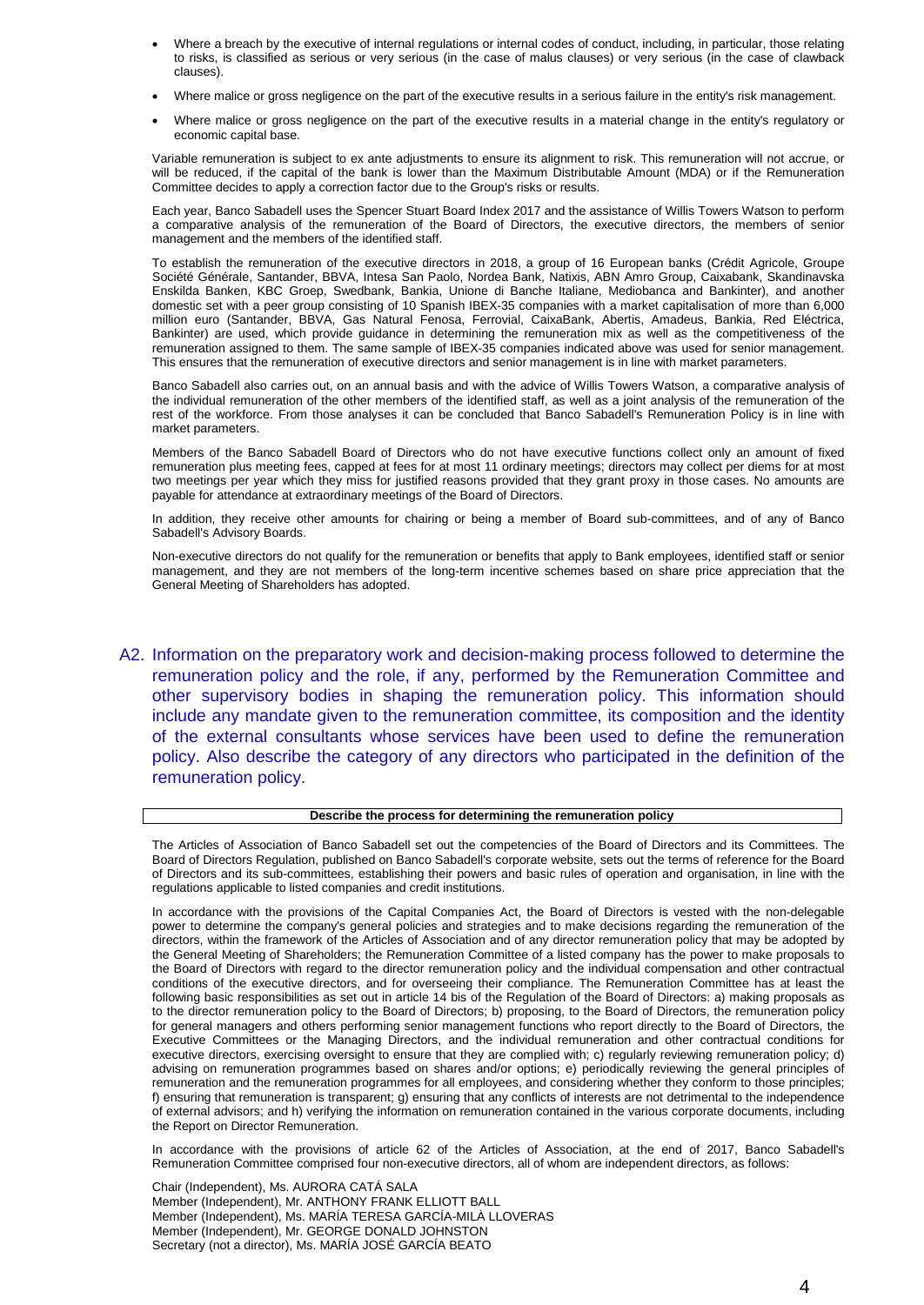The composition of the Remuneration Committee changed as follows in 2017:

- On 21 September 2017, the Board of Directors of Banco Sabadell resolved to appoint Mr. Anthony Frank Elliott Ball (Independent) as member of the Remuneration Committee in place of Mr. Joaquín Folch-Rusiñol Corachán (External).
- On 26 October 2017, the Board of Directors of Banco Sabadell resolved to appoint Mr. George Donald Johnston (Independent) as a member of the Remuneration Committee.

Each year the Human Resources Department of Banco Sabadell draws up a report on remuneration to enable the Remuneration Committee to discharge its duties properly. The report is aimed at providing the Remuneration Committee with the basic information it needs to perform the functions entrusted to it in connection with reviewing the general principles of Banco Sabadell's remuneration policy and with supervising the remuneration of executive directors, the Bank's senior management and the other persons in the identified staff.

Additionally, in accordance with Article 15 of the Board Regulation, the Risk Committee is responsible for informing the Remuneration Committee as to whether the employee remuneration programmes are coherent with the Bank's risk, capital and liquidity.

The Audit and Control Committee supervises the process of drafting and presenting the regulated financial information, including that related to remuneration, checking for compliance with the law and the correct application of accounting standards.

In addition to receiving advice from the bank's internal units, the Remuneration Committee obtains any external advice it may need for that purpose. In this regard, specialised consulting firm Mercer Consulting S.L. issued an independent assessment on the implementation of the remuneration policy, confirming that the policy was being applied properly; that report was submitted to the Risk Committee and the Remuneration Committee in January 2018.

Additionally, with a view to establishing a remuneration policy that is consistent with comparable companies, each year Banco Sabadell uses the Spencer Stuart Board Index 2017 and receives advice from consulting firm Willis Towers Watson to perform a comparative analysis of the remuneration for the Board of Directors, senior executives, members of senior management and the identified staff with respect to the market; the most recent analysis was completed in January 2018.

Proposals by the Remuneration Committee are submitted to the Board of Directors for consideration and, where appropriate, approval. In the case of proposals whose approval corresponds to the General Meeting of Shareholders, the Board of Directors puts them on the agenda of the General Meeting of Shareholders and accompanies the motions with the mandatory reports.

A3. Indicate the amount and nature of the fixed components, with a breakdown, where necessary, of the remuneration for the performance of senior management functions by the executive directors, the additional remuneration for acting as chairman or member of any board committee, per diem payments for attendance at meetings of the Board and its committees and other fixed payments for directorship, and an estimate of the fixed annual remuneration to which they give rise. Identify other benefits not paid in cash and the parameters on which they are based.

#### **Describe the fixed components of remuneration**

As referred to in section A.1, a distinction is made between the remuneration of the directors for the exercise of their functions as members of the Board of Directors and the remuneration of those directors who also perform executive functions.

Under the Remuneration Policy that is expected to be approved by the forthcoming General Meeting of Shareholders, members of the Board of Directors will collect, in 2018, for their duties as directors, an amount of fixed remuneration plus meeting fees, capped at fees for at most 11 ordinary meetings; directors may collect per diems for at most two meetings per year which they miss for justified reasons provided that they grant proxy in those cases. No amounts are payable for attending extraordinary meetings of the Board of Directors.

Those amounts are as follows:

- Chair: 175,650 euro of fixed remuneration and at most 58,000 euro in attendance fees (5,273 euro per meeting)
- Vice-Chair: 95,250 euro of fixed remuneration and at most 31,750 euro in attendance fees (2,886 euro per meeting)
- Other members: 75,000 euro of fixed remuneration and at most 25,000 euro in attendance fees (2,272 euro per meeting)
- Lead Independent Director: 22,000 euro for that function.

In addition to their remuneration for membership of the Board of Directors, executive directors are remunerated for discharging their executive duties, but they do not receive any remuneration for chairing, belonging to or attending meetings of the Board's subcommittees or the Boards of Directors of other group companies.

Non-executive directors will collect the following additional amounts for membership of Board sub-committees and for the group's Advisory Boards:

- Audit and Control Committee:
	- o Chair: 40,000 euro
	- o Members: 20,000 euro
- Appointments Committee:
	- o Chair: 20,000 euro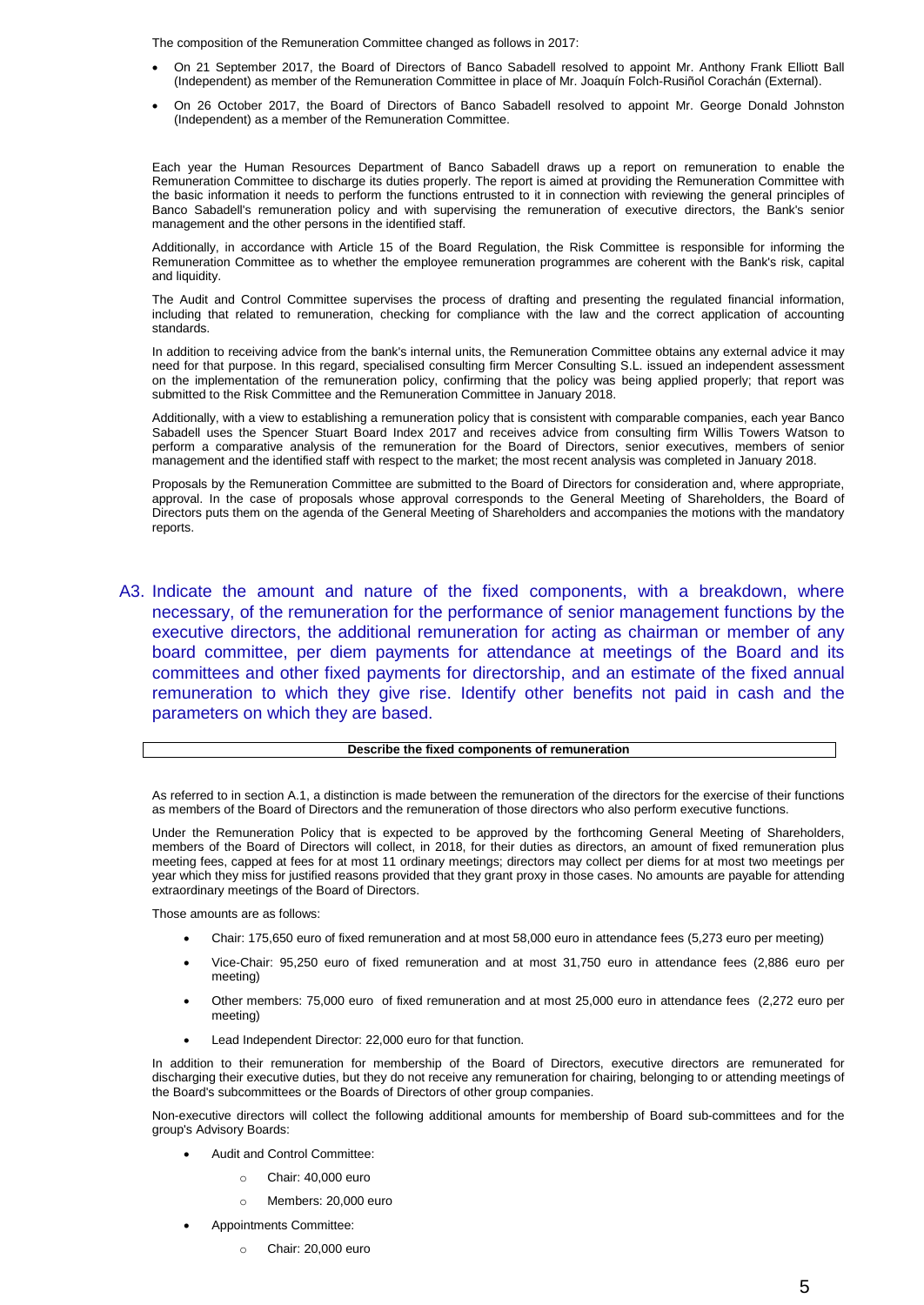- o Members: 10,000 euro
- Remuneration Committee:
	- o Chair: 40,000 euro
	- o Members: 20,000 euro
- Risk Committee:
	- o Chair: 70,000 euro
	- o Members: 20,000 euro
- Executive Committee: 80,000 euro

The chair of the SabadellGuipuzcoano Advisory Board will receive at most 30,600 euro and members of the SabadellGuipuzcoano Advisory Board will receive up to 15,300 euro. Members of the Sabadell Urquijo Advisory Board will receive at most 15,000 euro.

The fixed remuneration for executive directors for performing executive functions in 2018 was approved by the Bank's Board of Directors on 1 February 2018, at the proposal of the Remuneration Committee, having consideration for their high levels of responsibility. The remuneration amounts were also based on comparable situations in the market, on the basis of the survey by specialised consulting firm Willis Towers Watson.

The amounts established for 2018 are 1,701,000 euro for the Chairman; 1,350,000 euro for the Managing Director, and 705,000 for the Director-General Manager.

### A4. Describe the amount, nature and main characteristics of the variable components of the remuneration systems.

In particular:

- Detail the amount, date of approval, date of implementation, effective period and the main characteristics of the remuneration plans of which the directors are beneficiaries. For plans involving stock options and other financial instruments, the general features of the plan must include information on the conditions for exercising such options or financial instruments for each plan.
- Indicate any payments made under profit-sharing or bonus schemes, and the reason why they were granted.
- Detail the basic parameters and grounds for any annual bonus scheme.
- The types of directors (executive directors, proprietary external directors, independent external directors or other external directors) that are beneficiaries of remuneration systems or plans that incorporate variable remuneration.
- The foundations of such variable remuneration systems or plans, the criteria chosen to assess performance as well as the components and methods for determining whether or not the criteria have been met, and an estimate of the total amount of variable remuneration that would result from the current compensation plan, as a function of the degree to which targets or benchmarks have been met.
- Where appropriate, give information on any deferral periods or deferral of payment established and/or retention periods for shares or other financial instruments.

#### **Describe the variable components of the remuneration systems**

In accordance with the Banco Sabadell Director Remuneration Policy, directors do not collect variable remuneration for their status as such; only executive directors receive variable remuneration, for performing their executive functions.

1. Short-term variable remuneration

For the calculation of the short-term variable remuneration for 2018, the following objectives were established, and approved by the Board of Directors at a meeting held on 1 February 2018, which broadly coincide with the group's objectives for the year, including both risk control and management metrics, as well as solvency, capital and strategic objectives, establishing reference figures that coincide with those objectives: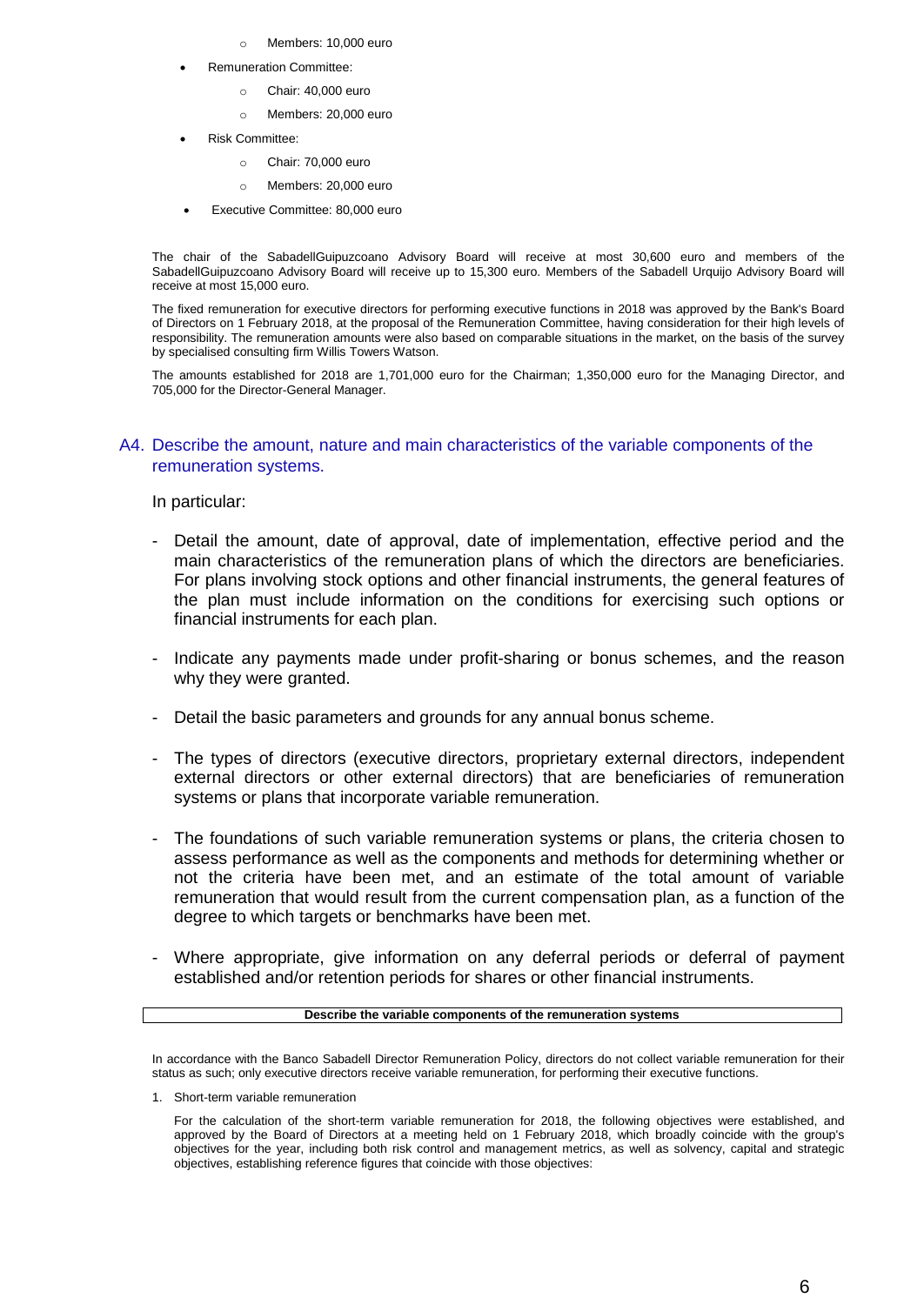| 2018 Objectives                             | Weighting |
|---------------------------------------------|-----------|
| Risk-adjusted profit - Economic Value Added | 20%       |
| Efficiency                                  | 20%       |
| Return on Equity (ROE)                      | 20%       |
| Reduction in problem assets                 | 15%       |
| Strategic indicators                        | 15%       |
| Customer experience                         | 10%       |

- Risk-adjusted profit (EVA), with 20% weighting. This indicator will be achieved in full if Banco Sabadell attains the risk-adjusted earnings target set in the 2018 budget. Risk-adjusted profit (EVA) is defined as the sum of two components:
	- EVA (Economic Value Added) generated for shareholders in the year, i.e. the value created in the year in excess of the cost of the minimum capital required (taking into account the risk assumed, based on minimum regulatory capital and the cost of capital).
	- The increase in the bank's available equity, i.e. the variation in the excess tangible book value with respect to the minimum regulatory capital requirement.
- Efficiency, weighted 20%. This indicator will be achieved in full if the ratio of personnel and other administration expenses to gross income attains the level set out in Banco Sabadell's 2018 budget.
- ROE (Return on equity), weighted 20%. This indicator will be achieved in full if Banco Sabadell attains the ROE (excluding corporate transactions) targeted in the 2018 budget.
- Reduction in problem assets, weighted 15%. This indicator will be achieved in full if Banco Sabadell achieves the reduction in real estate and doubtful assets targeted in the 2018 budget, defined as the sum of two components:
	- Group real estate assets: Foreclosed real estate outside the Asset Protection Scheme (APS) + 20% of foreclosed real estate inside the Asset Protection Scheme (APS)
	- Doubtful assets: Doubtful real estate outside the Asset Protection Scheme (APS) + 20% of doubtful real estate assets inside the Asset Protection Scheme (APS).
- Strategic indicators with regard to Transformation, Brand and Business Banking and market shares, with a weighting of 15%, which will be measured by the increase in synthetic share of the bank's products and services, the increase in market share in Business banking, the increase in brand awareness, and a measurement of the brand and transformation indicators.
- Customer experience (Net Promoter Score), weighted 10%. The customer experience objective is a leading indicator of reputational risk; it measures Banco Sabadell's relative position.

Actual receipt of the variable remuneration will depend on the degree of attainment of the established objectives; the Remuneration Committee is empowered to apply, on reasoned grounds, a qualitative margin of adjustment of +/- 25% to executive directors' performance evaluation.

Attainment parameters were set between 50% and 150% for each of the objectives, based on a non-linear scale of attainment established beforehand by the Remuneration Committee for each objective. Attainment of under 50% is considered as 0% for the purposes of counting attainment.

In order to qualify for variable remuneration, overall attainment of the objectives must exceed 60%. No variable remuneration is earned under 60%, and no additional variable remuneration is earned above 150%.

The reference amounts for the executive directors' variable remuneration for 2018 are as follows: 1,300,000 euro for the Chairman; 1,100,000 euro for the Managing Director; and 350,000 for the Director-General Manager, based on 100% attainment of the objectives.

Actual receipt of the short-term variable remuneration described in the preceding paragraph will be as follows:

- 40% of the executive directors' variable remuneration for 2018 will be paid in 2019, half in cash and half in Banco Sabadell shares, which will be subject to a one-year lock-up.
- 60% of the executive directors' variable remuneration for 2018 will be deferred over a five-year period, with one-fifth being paid in each of the years 2020, 2021, 2022, 2023 and 2024, 45% in cash and 55% in Banco Sabadell shares, which will be subject to a one-year lock-up.
- 2. Long-term incentive plans

In accordance with the Director Remuneration Policy approved by the General Meeting of Shareholders on 31 March 2016, executive directors are beneficiaries of the following current incentive plans, granted in previous years:

a) Supplementary long-term incentive 2016-2019 linked to the increase in the value of the shares of Banco Sabadell "ICLP2016", approved by the General Meeting of Shareholders on 31 March 2016.

ICLP 2016 is implemented through the allocation to the beneficiaries of a number of rights to share in the increase in the value of the same number of shares of Banco Sabadell, to be paid entirely in the form of shares of Banco Sabadell.

The Chairman is assigned 1,600,000 rights; the Managing Director is assigned 1,400,000 rights; and the Director-General Manager is assigned 800,000 rights.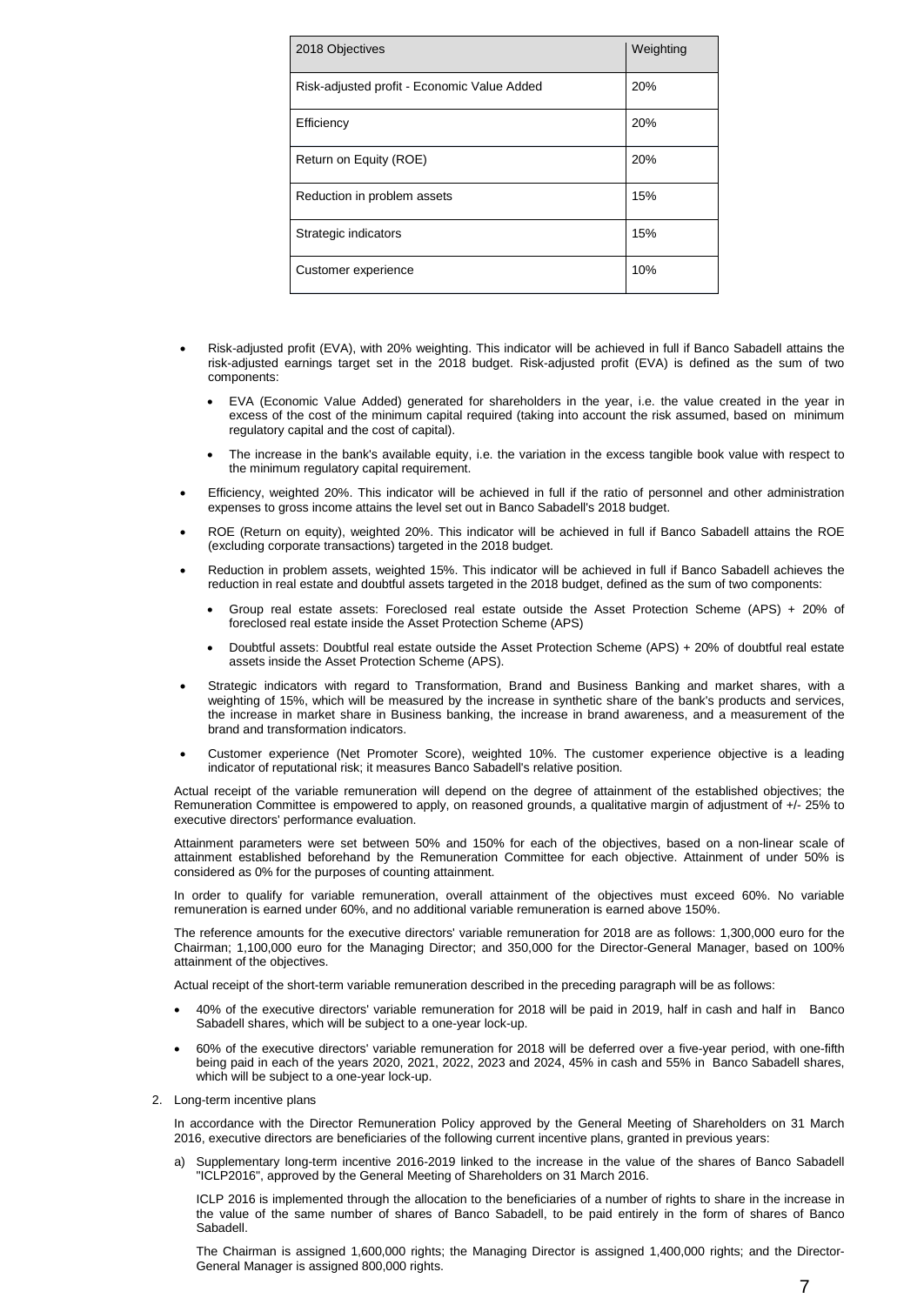The incentive will be calculated by taking, as the initial unit value of the Banco Sabadell share, the arithmetic mean, rounded to the third decimal place, of the closing prices of the Banco Sabadell share in the twenty trading sessions preceding the date of the Board of Directors meeting in February 2016, i.e. 1.494 euro. The final value will be taken to be the arithmetic mean, rounded to the third decimal place, of the closing price of the Banco Sabadell share in the first twenty trading sessions of March 2019.

b) Supplementary incentive based on appreciation by the Banco Sabadell share 2017-2020 "the Incentive", approved by the General Meeting of Shareholders on 30 March 2017.

The incentive is implemented through the allocation to the beneficiaries of a number of rights to share in the increase in the value of the same number of shares of Banco Sabadell, to be paid entirely in the form of shares of Banco Sabadell.

The Chairman is assigned 1,700,000 rights; the Managing Director is assigned 1,500,000 rights; and the Director-General Manager is assigned 800,000 rights.

The incentive will be calculated by taking, as the initial unit value of the Banco Sabadell share, the arithmetic mean, rounded to the third decimal place, of the closing prices of the Banco Sabadell share in the first twenty trading sessions of the year 2017, i.e. 1.353 euro. The final value will be taken to be the arithmetic mean, rounded to the third decimal place, of the closing price of the Banco Sabadell share in the first twenty trading sessions of March 2020.

c) In 2018, it is planned to present a new long-term incentive plan to the General Shareholders' Meeting covering the Chairman, the Managing Director, the Director-General Manager and the Group's senior management and identified staff that, in addition to being based on the share's appreciation, will take account of the attainment of multi-year objectives in accordance with the new criteria of the Banco Sabadell remuneration policies and the Director Remuneration Policy, an amendment to which will also be laid before the forthcoming General Meeting of Shareholders.

That Plan consists of the allocation to the beneficiaries of a number of rights to share in the increase in the value of the same number of shares of Banco Sabadell, 55% of which will be paid in the form of shares of Banco Sabadell, applying the deferral envisaged in the applicable regulations and set out in the Banco Sabadell Remuneration Policy, which is five years in the case of executive directors, so that the incentive, if any, will be collected in 2022, 2023 and 2024. The shares that are delivered will be subject to a one-year lock-up from the delivery date. The number of rights will be proposed to the General Meeting of Shareholders individually for each executive director. This will not entail dilution in any event due to the absence of new share issues.

The number of rights assigned to each beneficiary will be adjusted in the first quarter of 2019 as a function of their individual attainment of the assigned annual objectives; if attainment is 80% or higher, the beneficiary will retain the amount of shares assigned initially; below 60% attainment will entail forfeiture of all the assigned rights. The multi-year objectives for executive directors are as set out above.

The multi-year performance measurement period for the Incentive Plan to be presented to the General Meeting of Shareholders covers the years 2018, 2019 and 2020. The incentive will be of value to the extent that the share appreciates with respect to the reference value. The plan also introduces multi-year objectives that may result in a reduction (but never an increase) in the value of the incentive:

| 2008-2009 objectives                    | Weighting |
|-----------------------------------------|-----------|
| Relative Total Shareholder Return (TSR) | 25%       |
| <b>Liquidity Coverage Ratio</b>         | 25%       |
| Capital (CET1)                          | 25%       |
| Return on Risk Adjusted Capital (RoRAC) | 25%       |

 Total shareholder return (TSR), weighted 25%. TSR will be calculated by comparison with the following entities: ABN AMRO Group NV, Bankia, S.A., Banco Santander, S.A., Mediobanca Banca di Credito Finanziario SpA, Bankinter S.A., Banco Bilbao Vizcaya Argentaria, S.A., Skandinaviska Enskilda Banken AB, Swedbank AB, Unione di Banche Italiane, SpA, Caixabank S.A., Natixis, S.A., Banco BPM SpA, Nordea Bank AB, KBC Groep NV, Intesa Sanpaolo SpA, Société Générale, S.A. and Crédit Agricole, SA.

The variation in the TSR will be based on the arithmetic mean, rounded to three decimal places, of the share's closing price in the first twenty sessions following:

- The beginning of the measurement period (1 January 2018).
- The end of the measurement period (31 December 2018).

If Banco Sabadell's TSR at the end of the period is:

- Among the bottom three in the sample, this will be classified as 0% attainment of the objective.
- Between the bottom three and the median of the sample, this will be classified as 50% attainment of the objective.
- Between the median and the top eight in the sample, this will be classified as 75% attainment of the objective.
- Among the top eight in the sample, this will be classified as 100% attainment of the objective.
- Liquidity Coverage Ratio, weighted 25%. Attainment of the target in connection with the Liquidity Coverage Ratio will be measured on the basis of the level established in the bank's RAS (Risk Appetite Statement). If that objective is exceeded, this will be classified as 100% attainment of the indicator. Failure to achieve that objective will be classified as 0% attainment.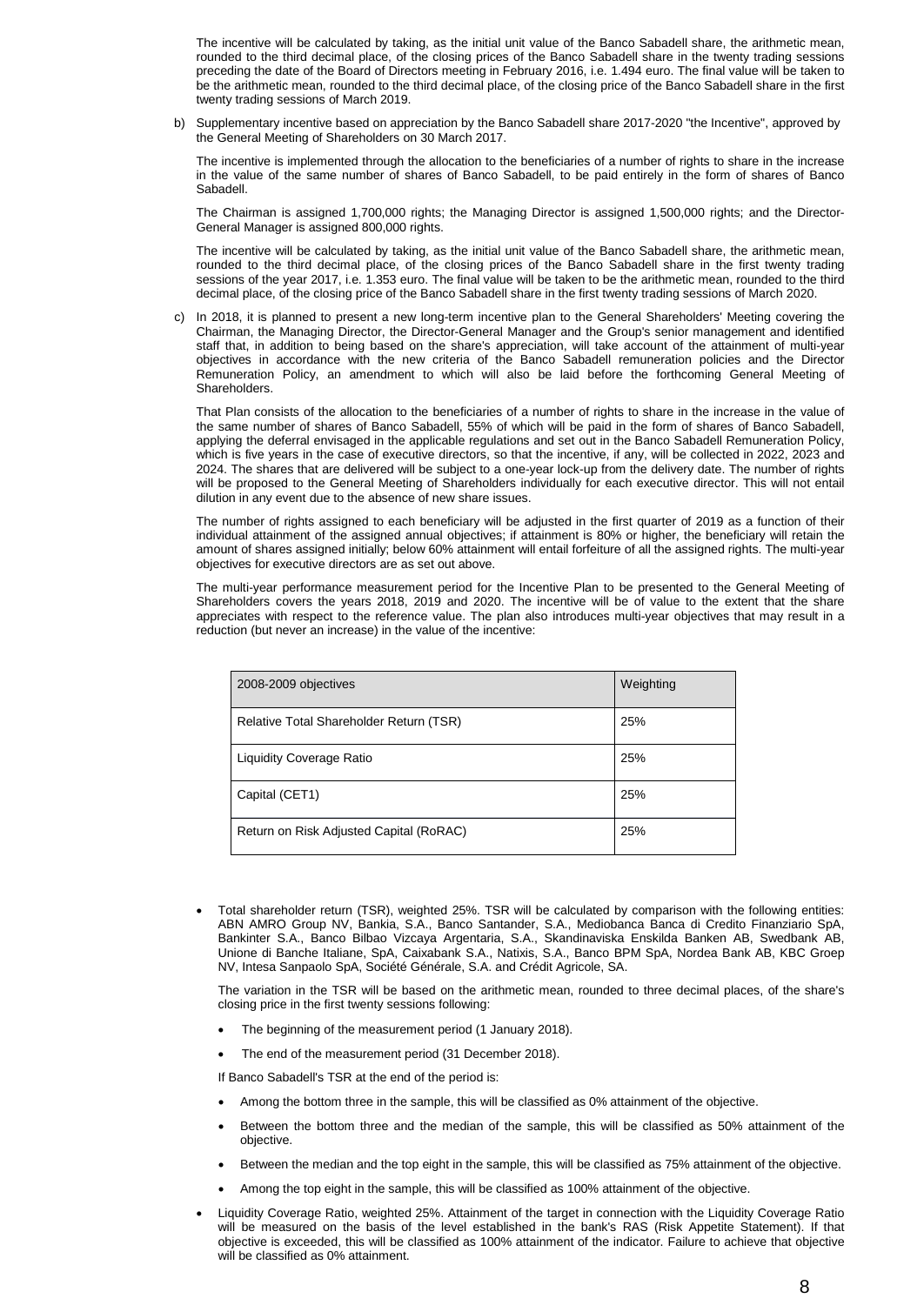- CET 1, weighted 25%. Attainment of the target in connection with CET1 will be measured on the basis of the level established in the bank's RAS (Risk Appetite Statement). If that objective is exceeded, this will be classified as 100% attainment of the indicator. Failure to achieve that objective will be classified as 0% attainment.
- RoRAC, weighted 25%. Attainment of the target in connection with the RoRAC will be measured on the basis of the cost of equity. If that objective is exceeded, this will be classified as 100% attainment of the indicator. Failure to achieve that objective will be classified as 0% attainment.

The aforementioned indicators will be measured in the first quarter of the year 2021; the number of rights may be reduced (but never increased) in line with the percentage achievement of objectives, where this is less than 100%.

Executive directors will receive the incentive they have earned, 45% in cash and 55% in Banco Sabadell shares, according to the following schedule:

- 60% in the first four months of 2022
- 20% in the first four months of 2023
- 20% in the first four months of 2024

Section D.1 details each of the supplementary incentive plans for each beneficiary, using a method adjusted for delta (sensitivity of the price of the instrument to the price of the underlying security), multiplying the number of underlying shares by the delta of the instrument both at the beginning and at the end of the year.

The amounts payable under these Supplementary Incentives will be subject to reduction clauses (malus) and to clawback of the variable remuneration paid, as detailed above. All shares that are delivered will be subject to a one-year lock-up from the delivery date.

Additionally, the executive directors are beneficiaries of the providential system, as detailed in section A.5.

A5. Describe the main features of the long-term savings systems, including retirement and any other survivorship benefit, that are partly or wholly funded by the company, whether endowed internally or externally, with an estimate of their amount or annual equivalent cost, indicating the type of plan, whether defined-contribution or defined-benefit, the conditions for the vesting of the directors' economic rights and their compatibility with any type of severance payment for early cancellation or termination of the contractual relationship between the company and the director.

Also indicate payments made to any director's defined-benefit pension scheme; or any increase in the director's vested rights with regard to contributions to defined-benefit schemes.

#### **Describe the long-term saving systems**

The long-term saving systems are detailed below, along with their individual characteristics and amounts allocated and accumulated in 2017, and the projections for 2018. Those systems apply to executive directors only.

- A defined-contribution group life insurance policy for the Board of Directors, which pays out in the form of a lump sum when each beneficiary ceases to be a director and is compatible with the termination indemnities envisaged in section A.7; this currently applies only to the Chairman and the Director General-Manager. The beneficiaries are as follows: the Chairman, Mr. José Oliu Creus, with a contribution of 32,130 euro in 2017 and 1,279,774 thousand euro accumulated in total, and the Director-General Manager, José Luis Negro Rodríguez, with a contribution of 16,065 euro in 2017 and 206,940 euro accumulated in total. Similar contributions are envisaged in 2018.
- A defined-contribution group insurance policy for executives, which will pay out in the event of retirement, death or total permanent disability, in the form of a lump sum or an equivalent life annuity, and is compatible with the termination indemnities envisaged in section A.7. The beneficiaries are the Chairman, Mr. José Oliu Creus, with a contribution of 143,486 euro in 2017 and 7,214,823 euro accumulated in total (the policy does not provide for additional contributions in subsequent years), and the Director-General Manager, José Luis Negro Rodríguez, with no contribution in 2017 and 5,159,768 euro accumulated in total (the policy does not provide for additional contributions in subsequent years).
- Executive group insurance, in the form of two policies whose beneficiary is the Managing Director, Mr. Jaime Guardiola Romojaro. The first is a defined-benefit policy, with 50% spousal reversion. This Policy may be redeemed upon retirement and includes the possibility of lump-sum surrender in accordance with current law, and it is compatible with any termination indemnities provided for in section A7; contributions in 2017 amounted to 3,410,661 euro as a result of the last ordinary funding instalment under pre-existing contractual commitments, and the accumulated amount is 19,704,156 euro; contributions in 2018 will amount to approximately 760,000 euro due to interest rate and income base adjustments. The second is a defined-contribution policy which will pay out in the event of retirement, death or total permanent disability, in the form of a lump sum, and is compatible with the termination indemnities envisaged in section A.7; the accumulated amount is 2,520,111 euro and the policy does not provide for any contributions in subsequent years.
- Company-sponsored defined-contribution pension plan for Group G, newly created in 2015 by the decision for the voluntary conversion of the members of groups A and A1. The retirement plan will pay out when the beneficiary retires as an executive. The beneficiary is the Director-General Manager, José Luis Negro Rodríguez, and the accumulated amount is 686,103 euro. The promoter made no contribution in 2017 and no further contributions are planned.
- Group B Company Pension Plan (defined-contribution), which will pay out upon retirement as employees of the following beneficiaries: the Chairman, Mr. José Oliu Creus, with a contribution of 1,009 euro in 2017 and an accumulated amount of 19,298 euro; the Managing Director, Mr. Jaime Guardiola Romojaro, with a contribution of 1,009 euros in 2017 and an accumulated amount of 8,478 euro; and the Director-General Manager, Mr. José Luís Negro Rodríguez, with a contribution of 728 euro in 2017 and an accumulated amount of 8,663 euro. Similar contributions are planned in 2018.

### A6. Indicate any indemnity payments agreed or paid in the event of termination as a director.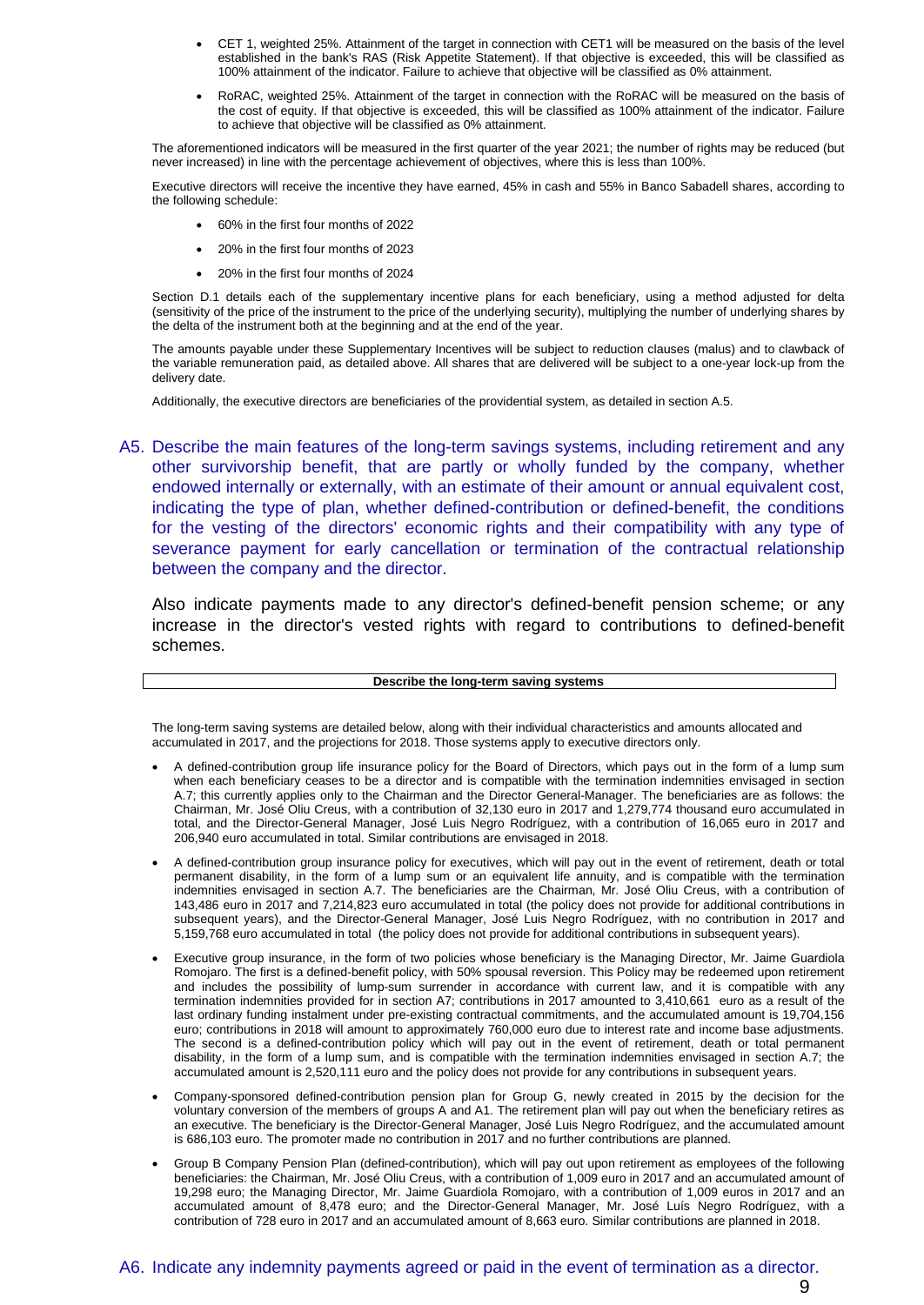The non-executive directors maintain an organic relationship with Banco Sabadell, they are not under contract to the Bank by virtue of their status as director, and no indemnities have been agreed upon for the event of termination of their position as director.

For executive directors, see section A.7.

A7. Describe the conditions with which contracts with executive directors for performing senior functions must comply. Among other aspects, give information on the term, limits to the amounts of indemnity, permanence clauses, notice periods and payments in lieu of notice, and any other clauses regarding hiring bonuses, as well as severance payments or golden handshakes for early cancellation or termination of the contractual relationship between the company and the executive director. Include, inter alia, non-compete, exclusivity, permanence or loyalty covenants or agreements and any governing non-competition after termination.

#### **Describe the conditions of executive directors' contracts**

The contracts of Banco Sabadell's executive directors conform to the usual parameters in senior management contracts and meet the legal requirements for contracts of this type, with the following main terms and conditions:

- Contract term: Indefinite.
- Fixed remuneration: In the terms and conditions set out in section A.3.
- Short-term variable remuneration and long-term remuneration: In the terms and conditions set out in section A.4.
- Providential schemes: In the terms and conditions set out in section A.5.
- Benefits and flexible remuneration schemes that the bank has established for all its employees, in the same terms as for other beneficiaries.
- Confidentiality: Applicable during the contract term and thereafter.
- Regulation of the use and restitution of company property.
- Indemnity clause providing for the equivalent of two year's total remuneration in the event of early termination.

### A8. Describe any additional remuneration paid to directors for services rendered other than those inherent to their directorship.

#### **Describe supplementary remuneration items**

None.

A9. Indicate any remuneration granted in the form of advances, loans or guarantees, stating the interest rate, key features and any amounts repaid, as well as guarantee obligations assumed on their behalf.

**Describe the advances, loans and guarantees granted**

None.

#### A10.Describe the main features of remuneration in kind.

**Describe any remuneration in kind**

The executive directors are beneficiaries of the following remuneration in kind, under the same conditions as the rest of the employees or groups of employees who are entitled to each of them.

Group life insurance policy (applicable to all the entity's employees).

Total and permanent disability insurance policy (applicable to all the entity's employees).

Employee loans (applicable to all the entity's employees).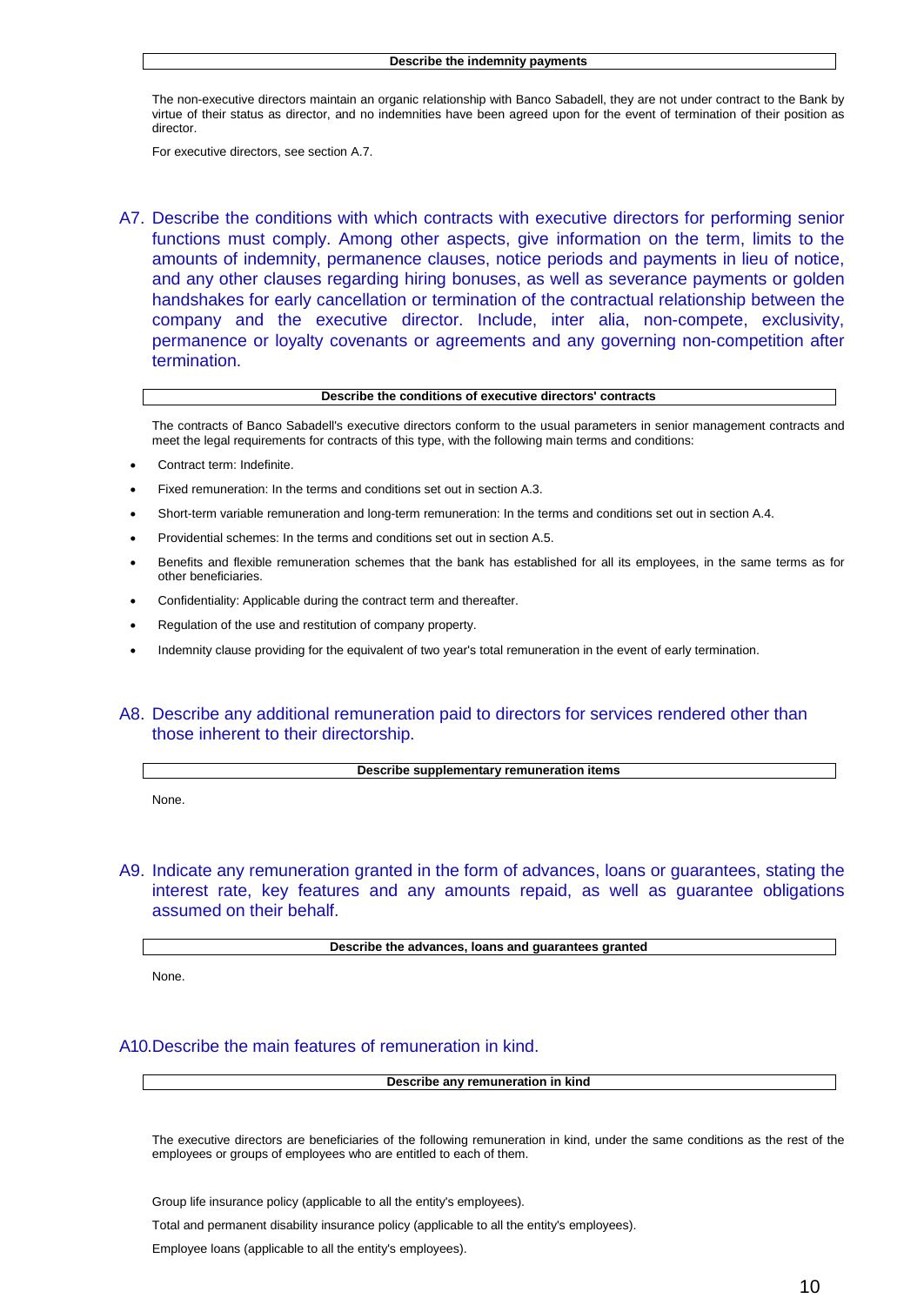A11.Indicate the remuneration accruing to the director by virtue of payments made by the listed company to a third party in which the director provides services, where such payments are intended to remunerate the director's work in the company.

Describe the remuneration accruing to the director by virtue of payments made by the listed company to a third **party in which the director works.**

None.

A12.Any kind of compensation other than as listed above, of whatever nature and provenance within the group, especially when it qualifies as a related-party transaction or where its omission would detract from a true and fair view of the total remuneration accrued by the director.

#### **Describe other remuneration items**

None.

A13.Describe the actions taken by the company in connection with the remuneration system to reduce excessive risk exposure and match it to the company's long-term goals, values and interests. Include references to any: measures designed to ensure that the remuneration policy is aligned with the company's long-term performance; measures to provide an appropriate balance between fixed and variable compensation; measures taken in relation to those categories of staff whose work has a material impact on the undertaking's risk profile; clawback formulae or clauses to claim back performance-based variable remuneration when it was paid out on the basis of data that is subsequently proven to be manifestly inaccurate; and measures designed to prevent conflicts of interest, where applicable.

#### **Describe actions taken to reduce the risks**

Banco Sabadell's Remuneration Policy is aligned with the interests of the shareholders, with the strategy of the Banco Sabadell Group and with the creation of long-term value, promoting appropriate risk management, and it comprises the following elements:

The Risk Committee checks to ensure that employee remuneration programmes are coherent with the bank's risk, capital and liquidity, and provides advice in this respect to the Remuneration Committee.

The Audit and Control Committee supervises the process of drafting and presenting the regulated financial information, including that relating to remuneration, and reviews compliance with the regulatory requirements and proper application of accounting standards.

The Internal Audit Department, within the framework of its functions, carries out an independent examination, at least once per year, of the definition, application and effects of the entity's remuneration policy on its risk profile, and the way in which these effects are managed.

Each year, specialised firm Mercer Consulting, S.L. prepares a Prudential Review of Remuneration in Banco Sabadell for the purpose of guaranteeing that the definition of the entity's identified staff and the remuneration practices and policies relating to same conform to the requirements established in the regulations and interpretations of the EBA and the Bank of Spain.

Each individual's variable annual remuneration is subject to the attainment of certain annual objectives, including a certain percentage of the group objectives, as detailed in section A4, including risk-adjusted earnings and other objectives that include risk parameters.

The total amount of variable remuneration is subject to adjustment at the discretion of the Remuneration Committee, and may even be zero depending on the following parameters:

- A correction factor (downward), based on the assessment of compliance with the Risk Appetite Statement (RAS), control and effective governance, and the non-appearance of material regulatory issues.
- Depending on the group's results, a correction factor which may reduce the variable remuneration to zero or increase it by at most 5% with respect to the amount established at the beginning of the year.
- The possibility of reduction to zero if the bank's capital is less than the Maximum Distributable Amount (MDA).

Long-term variable remuneration is subject to attainment of certain multi-year objectives, including indicators relating to capital (CET 1), liquidity, RoRAC and share performance, in addition to the person's individual performance.

The identified staff's variable remuneration is deferred as follows:

- Deferral by at least 3 years and at most 5 years for senior management and executive directors.
- At least 40% and at most 60% will be deferred in the case of senior management and members of the identified staff whose variable remuneration exceeds 1,500,000 euro.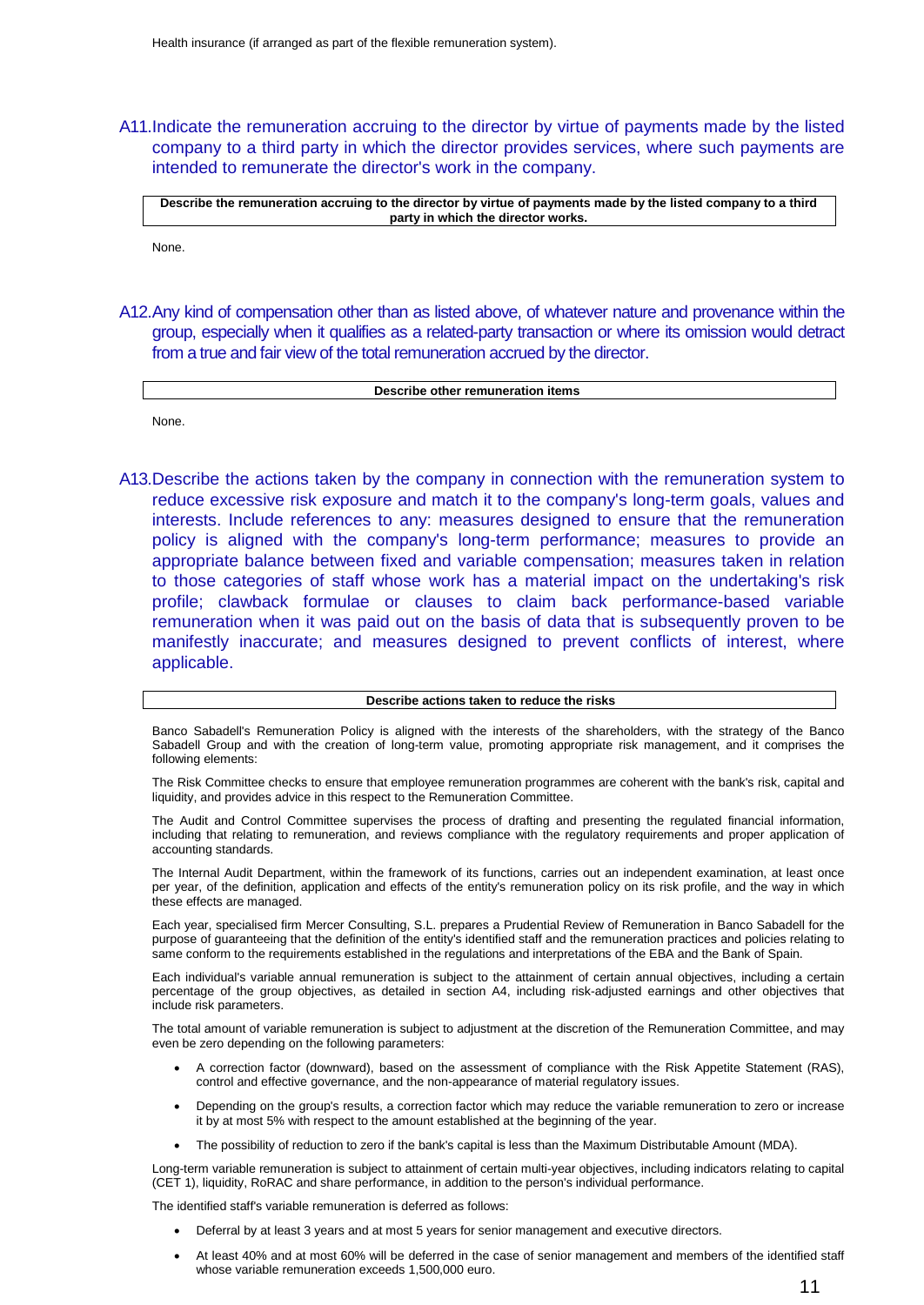- The deferred variable annual remuneration will be paid 55% in the form of Banco Sabadell shares in the case of senior management and executive directors, and 50% in the case of the remainder of the identified staff.
- Variable remuneration paid in shares is subject to one-year lock-up.
- The use of personal hedging strategies or any mechanism that guarantees receipt of part or all of the variable remuneration is not permitted.

During the deferral and lock-up periods, the entire amount of variable annual remuneration for the members of the identified staff will be subject to the following reduction (malus) and clawback clauses:

- Where malice or gross negligence by an executive results in material restatement of the group's consolidated financial statements, at the criterion of the external auditors.
- Where a breach by the executive of internal regulations or internal codes of conduct, including, in particular, those relating to risks, is classified as very serious (in the case of clawback clauses) or serious (in the case of malus clauses).
- Where malice or gross negligence on the part of the executive results in a serious failure in the entity's risk management.
- Where malice or gross negligence on the part of the executive results in a material change in the entity's regulatory or economic capital base.

# **B REMUNERATION POLICY PROJECTED FOR FUTURE YEARS**

### Derogated.

#### **C OVERALL SUMMARY OF HOW THE REMUNERATION POLICY WAS APPLIED DURING THE REPORTING YEAR**

C1. Give a brief description of the main features of the structure and remuneration items of the remuneration policy applied during the last financial year, with a breakdown of the individual remuneration accrued by each of the directors listed in Section D of this report, and a summary of the resolutions passed by the board to implement those items.

### **Describe the structure and remuneration items of the remuneration policy applied during the year**

Directors, for non-executive functions

With regard to the remuneration for members of the Board of Directors for their duties as such, as provided by article 85 of the Articles of Association of Banco de Sabadell, S.A., the criteria and amounts applicable for 2016 were maintained in 2017, with the result that the total amount was 1,781,911 euro, i.e. below the maximum overall amount of 2,500,000 euro approved by the General Meeting on 27 March 2014 under item five on the agenda, which also established that this amount would remain in force in subsequent years until amended by a resolution of the General Meeting. A detailed breakdown of this amount is given in section D.1.a) i).

Directors, for exercising executive functions

1. Fixed remuneration

On 26 January 2017, the Board of Directors established the following fixed remuneration for executive directors for performing executive functions in 2017:

- Chairman, 1,701,000 euro
- Managing Director, 1,312,900 euro
- Director-General Manager, 705,000 euro

In addition to those amounts, the executive directors collected the following amounts of benefits and remuneration in kind (both included under Other in the table in section D.1.a) i)).

- Chair: 71,004 euro under group insurance policies and benefits established in the Bank's collective labour agreement.
- Managing Director: 23,425 euro under group insurance policies, employee loans and flexible remuneration
- Director General Manager: 2,446 euro of flexible remuneration
- 2. Variable annual remuneration

In connection with the directors' variable annual remuneration for performing executive functions, after the year had concluded, the Board of Directors, at a meeting on 1 February 2018, determined the level of attainment of the following objectives, with the weightings that had been established at the beginning of the year:

- Net profit (15%)
- Risk-adjusted profit (15%)
- Spread + fees (15%)
- Expenses + depreciation and amortisation (15%)
- Reduction of problem assets (10%)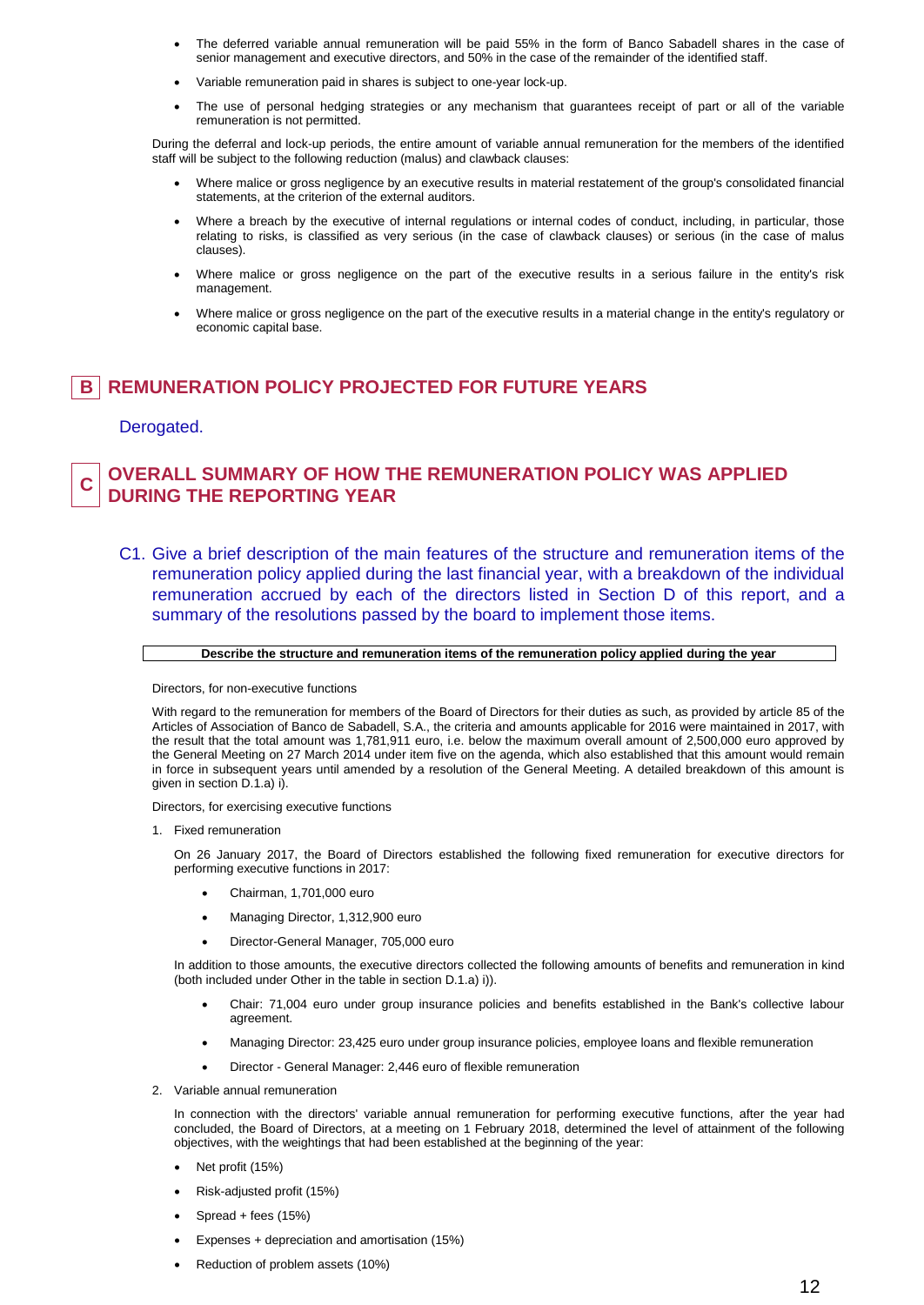- Cost of risk (10%)
- TSB migration (10%)
- Customer experience (10%)

The Board of Directors empowered the Remuneration Committee to make an adjustment of +/- 25%, on reasoned grounds, in the qualitative assessment of the executive directors' performance.

Overall attainment was 103.26%, with attainment of the individual indicators as follows:

- o Net profit, 98.61%
- o Risk-adjusted profit, 150.00%
- $\circ$  Spread + fees, 120.31%
- o Expenses + depreciation and amortisation, 71.52%
- o Reduction in problem assets, 118.85%
- o Cost of risk, 91.51%
- o TSB migration, 75.00%
- o Customer experience, 86.52%

The reference amounts of variable remuneration for the executive directors in 2017, established by the Board of Directors at a meeting on 26 January 2017, were:

- o Chairman, 1,300,000 euro
- o Managing Director, 1,100,000 euro
- o Director-General Manager, 350,000 euro

Based on a proposal by the Remuneration Committee, the Board of Directors determined, at a meeting on 1 February 2018, that the amounts of variable remuneration for 2017 are as follows:

- Chairman: 1,667,380 euro resulting from applying, to the 2017 target (1,300,000 euro) the percentage of 103.26% corresponding to fulfilment of the Group's objectives in 2017, and 25% corresponding to the qualitative assessment provided for in the definition of objectives published in the 2016 Annual Report on Director Remuneration, applied to the Chairman by the Remuneration Committee, based on the importance of the corporate and strategic decisions made in the year that resulted in an increase in the bank's value and capital position.
- o Managing Director: 1,135,860 euro, corresponding to 103.26%.
- o Director General Manager: 361,410 euro, corresponding to 103.26%.

Those amounts will be paid in accordance with the criteria for deferral and payment in shares set out in section A.4, resulting in the following amounts:

Payable this year: 40% (half in cash and half in Banco Sabadell shares)

- o Chairman: 333,476 euro in cash and 333,476 euro in shares of Banco Sabadell, which are subject to a one-year lock-up.
- o Managing Director: 227,172 euro in cash and 227,172 euro in shares of Banco Sabadell, which are subject to a one-year lock-up.
- Director General Manager: 72,282 euro in cash and 72,282 euro in shares of Banco Sabadell, which are subject to a one-year lock-up.

Those amounts are subject to the malus and clawback clauses detailed in section A.4.

Payable over the next five years. 60% (45% in cash and 55% in Banco Sabadell shares)

- o Chairman: 500,214 euro in cash and 500,214 euro in Banco Sabadell shares, subject to a one-year lock-up.
- o Managing Director: 340,758 euro in cash and 340,758 euro in Banco Sabadell shares, subject to a one-year lock-up.
- o Director General Manager: 108,423 euro in cash and 108,423 euro in Banco Sabadell shares, subject to a one-year lock-up.

The deferred amounts will be paid in the following five years, one-fifth each year, broken down between cash and shares as indicated earlier.

Those deferred amounts are subject to the malus and clawback clauses detailed in section A.4.

3. Long-term variable remuneration

With regard to the variable multi-year remuneration for executive directors, they are beneficiaries of the following incentives:

Supplementary Long-term Incentive 2014-2017

The Supplementary long-term incentive plan linked to the increase in the value of the shares of Banco Sabadell that was approved by the General Meeting of Shareholders on 27 March 2014 concluded on 31 March 2017.

That incentive consisted of the assignment of a specific number of rights to the beneficiaries, which included the right to receive the increase in value of the same number of shares of Banco Sabadell over a given period of time based on the reference share price, to be paid in the form of delivery of shares of the bank itself.

Since the initial benchmark value, updated to account for the rights issue performed by Banco Sabadell on 24 April 2015, was 1.750 euro, no payment was due under that incentive plan since the share price had not appreciated during the term of the incentive plan. Therefore, the 2,816,884 rights assigned to the Chairman, 2,491,859 rights assigned to the Managing Director and the 1,300,100 rights assigned to the Director-General Manager did not result in the delivery of any Banco Sabadell shares to them.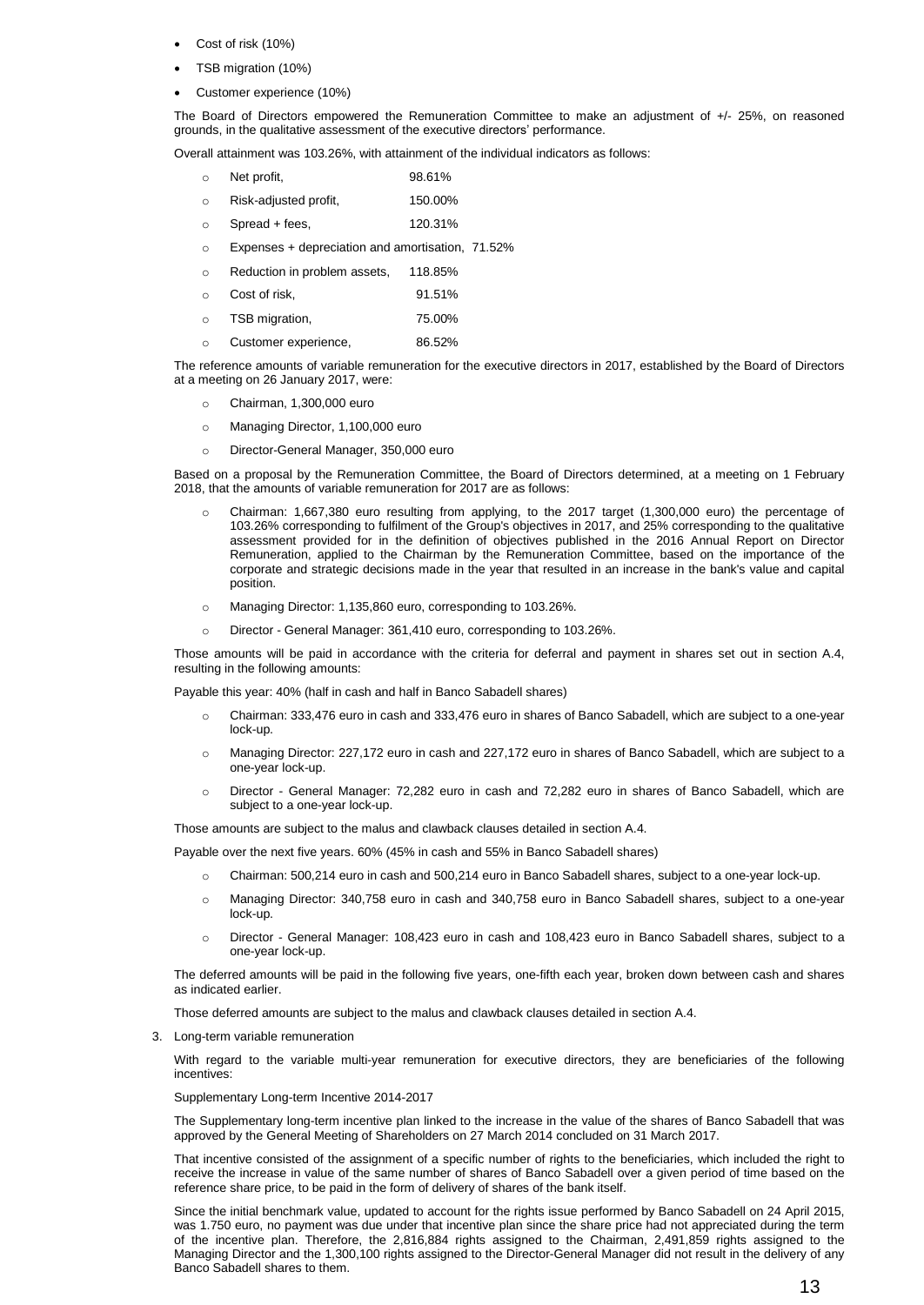Supplementary Long-term Incentive 2016-2019

The executive directors are beneficiaries of the Supplementary long-term incentive linked to the increase in the value of the shares of Banco Sabadell "ICLP2016", approved by the General Meeting of Shareholders on 31 March 2016. That Incentive consists of the assignment of a specific number of rights to the beneficiaries, which include the right to receive the increase in value of the same number of shares of Banco Sabadell over a given period of time based on the reference share price, which will be paid in the form of delivery of shares of the Bank itself.

The Incentive will be calculated by taking the initial unit value of the shares of Banco Sabadell to be the arithmetic mean, rounded to the third decimal place, of the closing prices of Banco Sabadell share in the twenty trading sessions preceding the date of the Board of Directors meeting in February 2016, i.e. 1.494 euro.

The final value will be taken to be the arithmetic mean, rounded to the third decimal place, of the closing price of the Banco Sabadell share in the first twenty trading sessions of March 2019.

That General Meeting of Shareholders approved the assignment of 1,600,000 rights to the Chairman, 1,400,000 rights to the Managing Director and 800,000 rights to the Director-General Manager.

Supplementary Long-term Incentive 2017-2020

On 30 March 2017, the General Meeting of Shareholders approved the Supplementary Incentive programme based on the appreciation of Banco Sabadell shares, which expires on 30 April 2020. The Incentive will consist of the assignment of a specific number of rights to the beneficiaries, which include the right to receive the increase in value of the same number of shares of Banco Sabadell over a given period of time based on the reference share price, to be paid in the form of delivery of shares of Banco Sabadell itself.

The incentive will be calculated by taking, as the initial unit value of the Banco Sabadell share, the arithmetic mean, rounded to the third decimal place, of the closing prices of the Banco Sabadell share in the first twenty trading sessions of the year 2017, i.e. 1.353 euro.

The final value will be taken to be the arithmetic mean, rounded to the third decimal place, of the closing price of the Banco Sabadell share in the first twenty trading sessions of March 2020.

The aforementioned General Meeting approved the allocation of 1,700,000 rights in connection with shares to the Chairman, 1,500,000 rights in connection with shares to the Managing Director and 800,000 rights in connection with shares to the Director-General Manager.

4. Long-term savings systems

The long-term savings systems are disclosed in section A.5; the following contributions were made in 2017:

Defined-contribution group insurance policy for the Board of Directors: the Chairman, Mr. José Oliu Creus, with a contribution of 32,130 euro in 2017 and 1,279,774 euro accumulated in total, and the Director-General Manager, José Luis Negro Rodríguez, with a contribution of 16,065 euro in 2017 and 206,940 euro accumulated in total.

Executive defined-contribution group insurance policy: The Chairman, Mr. José Oliu Creus, with a contribution due to adjustment of variables amounting to 143,486 euro and an accumulated amount of 7,214,823 euro.

Executive group insurance, instrumented in two policies: The Managing Director, Mr. Jaime Guardiola Romojaro, under a defined-benefit policy, with 50% spousal reversion; the contribution was 3,410,661 euro and the accumulated amount is 19,704,156 euro.

Employer Group Pension Plan B (defined contribution): The Chairman, Mr. José Oliu Creus, with a contribution of 1,009 euro in 2017 and an accumulated amount of 19,298 euro; the Managing Director, Mr. Jaime Guardiola Romojaro, with a contribution of 1,009 euro in 2017 and an accumulated amount of 8,478 euro; and the Director-General Manager, Mr. José Luís Negro Rodríguez, with a contribution of 728 euro in 2017 and an accumulated amount of 8,663 euro.

Note D.1.a) i) - The amount indicated in the "Other items" column for the executive directors corresponds to the amounts of remuneration in kind and benefits; in the case of non-executive directors, it refers to the remuneration for attendance at meetings of the entity's Advisory Boards.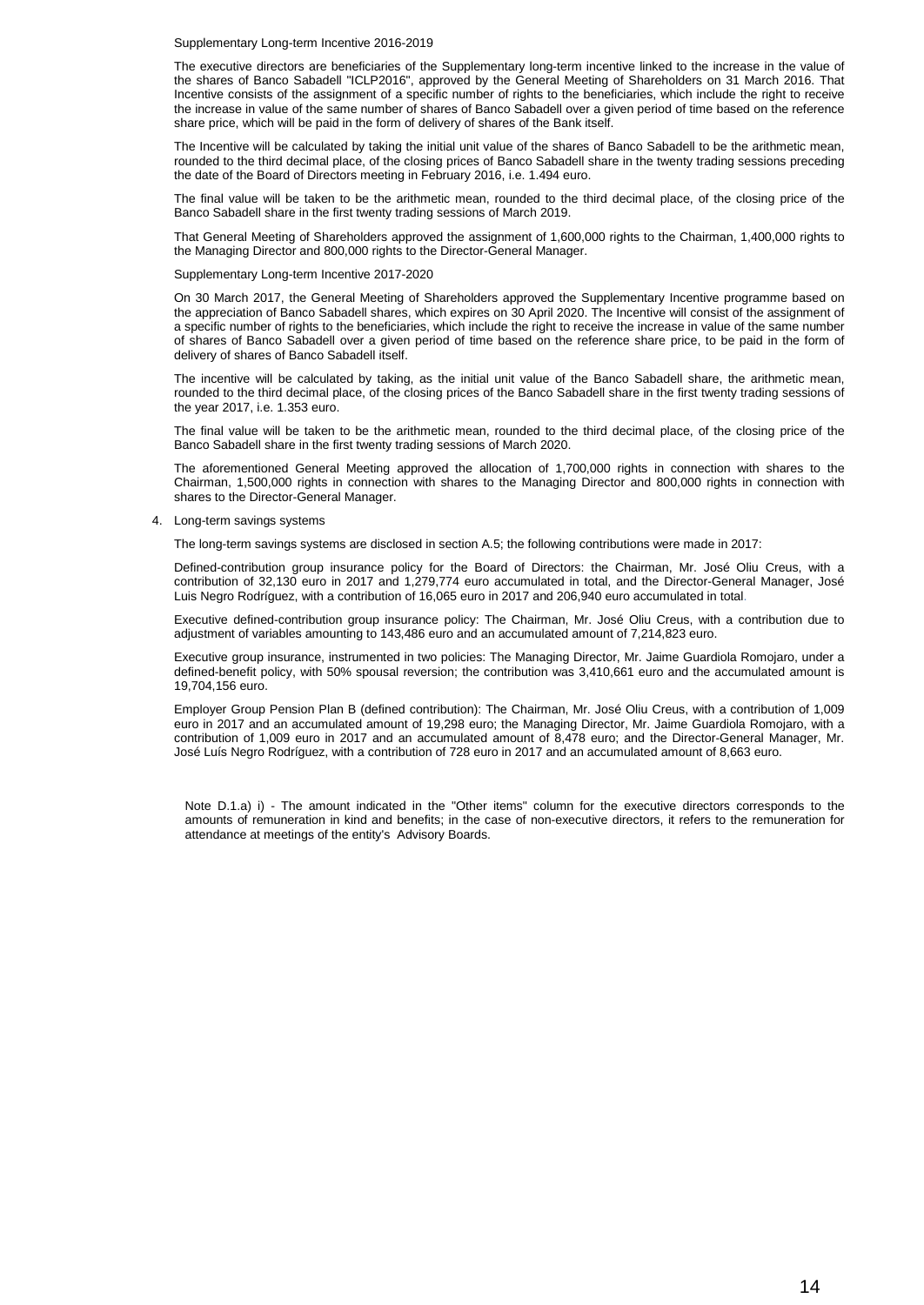# **D BREAKDOWN OF INDIVIDUAL REMUNERATION ACCRUED BY EACH DIRECTOR**

| <b>Name</b>                       | <b>Type</b>               | Accrual period in 2017         |
|-----------------------------------|---------------------------|--------------------------------|
| JOSÉ OLIU CREUS                   | Executive                 | From 01/01/2017 to 31/12/2017. |
| JOSÉ JAVIER ECHENIQUE LANDIRIBAR  | Independent               | From 01/01/2017 to 31/12/2017. |
| JAIME GUARDIOLA ROMOJARO          | Executive                 | From 01/01/2017 to 31/12/2017. |
| <b>ANTHONY FRANK ELLIOTT BALL</b> | Independent               | From 21/09/2017 to 31/12/2017  |
| AURORA CATÁ SALA                  | Independent               | From 01/01/2017 to 31/12/2017. |
| JOAQUÍN FOLCH-RUSIÑOL CORACHÁN    | External                  | From 01/01/2017 to 27/07/2017. |
| PEDRO FONTANA GARCIA              | Independent               | From 21/12/2017 to 31/12/2017. |
| MARIA TERESA GARCIA-MILÀ LLOVERAS | Lead independent director | From 01/01/2017 to 31/12/2017. |
| <b>GEORGE DONALD JOHNSTON</b>     | Independent               | From 05/10/2017 to 31/12/2017  |
| JOSÉ MANUEL LARA GARCÍA           | External                  | From 01/01/2017 to 31/12/2017. |
| JOAN LLONCH ANDREU                | Independent               | From 01/01/2017 to 25/05/2017. |
| DAVID MARTÍNEZ GUZMÁN             | Proprietary               | From 01/01/2017 to 31/12/2017. |
| JOSÉ MANUEL MARTÍNEZ MARTÍNEZ     | Independent               | From 01/01/2017 to 31/12/2017. |
| JOSÉ RAMÓN MARTÍNEZ SUFRATEGUI    | Independent               | From 01/01/2017 to 31/12/2017. |
| ANTÓNIO VÍTOR MARTINS MONTEIRO    | Proprietary               | From 01/01/2017 to 20/01/2017. |
| JOSÉ LUIS NEGRO RODRÍGUEZ         | Executive                 | From 01/01/2017 to 31/12/2017. |
| MANUEL VALLS MORATÓ               | Independent               | From 26/01/2017 to 31/12/2017  |
| <b>DAVID VEGARA FIGUERAS</b>      | Independent               | From 01/01/2017 to 31/12/2017. |

- D1. Complete the following tables on the individual remuneration accrued during the year by each of the directors (including remuneration for carrying out executive functions).
	- **a) Remuneration accrued at the reporting company:**
		- **i) Remuneration in cash (thousand euros)**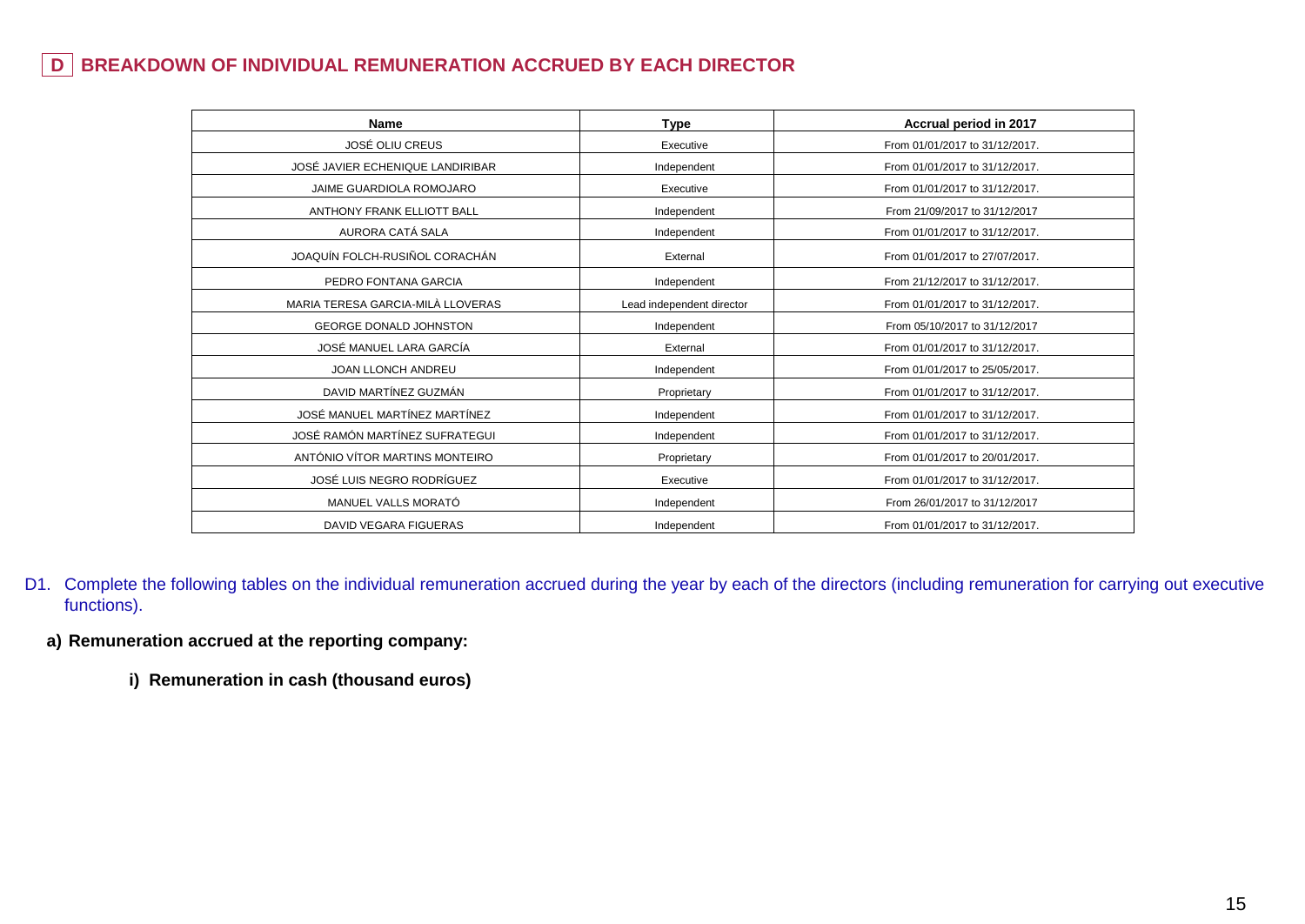| Name                              | <b>Employee</b><br>compensati<br>on | <b>Fixed</b><br>remunerati<br>on | Per<br>diems | Short-term<br>variable<br>remuneratio<br>n | Long-term<br>variable<br>remuneratio<br>n | Remuneration<br>for belonging<br>to Board<br>committees | Indemnitie<br>s | Other<br>items | 2017 total  | 2016 total  |
|-----------------------------------|-------------------------------------|----------------------------------|--------------|--------------------------------------------|-------------------------------------------|---------------------------------------------------------|-----------------|----------------|-------------|-------------|
| JOSÉ OLIU CREUS                   | 1701                                | 214                              | $\mathbf 0$  | 1667                                       | $\Omega$                                  | $\Omega$                                                | $\Omega$        | 71             | 3653        | 2591        |
| JOSÉ JAVIER ECHENIQUE LANDIRIBAR  | $\mathbf 0$                         | 112                              | $\mathbf 0$  | $\Omega$                                   | 0                                         | 63                                                      | $\mathbf 0$     | 31             | 206         | 213         |
| <b>JAIME GUARDIOLA ROMOJARO</b>   | 1313                                | 92                               | $\mathbf 0$  | 1136                                       | $\Omega$                                  | $\mathbf 0$                                             | $\Omega$        | 23             | 2564        | 2001        |
| <b>ANTHONY FRANK ELLIOTT BALL</b> | $\mathbf 0$                         | 32                               | $\mathbf 0$  | $\mathbf 0$                                | $\Omega$                                  | $\overline{4}$                                          | $\mathbf 0$     | $\Omega$       | 36          | $\mathbf 0$ |
| AURORA CATÁ SALA                  | $\Omega$                            | 92                               | $\Omega$     | $\Omega$                                   | $\Omega$                                  | 46                                                      | $\Omega$        | $\Omega$       | 138         | 117         |
| JOAQUÍN FOLCH-RUSIÑOL CORACHÁN    | 0                                   | 44                               | $\mathbf 0$  | $\mathbf 0$                                | $\Omega$                                  | 6                                                       | $\Omega$        | $\Omega$       | 50          | 108         |
| PEDRO FONTANA GARCIA              | $\Omega$                            | 8                                | $\mathbf 0$  | $\Omega$                                   | $\Omega$                                  | $\mathbf 0$                                             | $\Omega$        | $\Omega$       | 8           | $\mathbf 0$ |
| MARIA TERESA GARCIA-MILÀ LLOVERAS | $\Omega$                            | 112                              | $\Omega$     | $\Omega$                                   | $\Omega$                                  | 46                                                      | $\Omega$        | $\Omega$       | 158         | 155         |
| <b>GEORGE DONALD JOHNSTON</b>     | $\mathbf 0$                         | 20                               | $\mathbf 0$  | $\mathbf 0$                                | $\Omega$                                  | 1                                                       | $\Omega$        | $\Omega$       | 21          | $\mathbf 0$ |
| JOSÉ MANUEL LARA GARCÍA           | $\mathbf 0$                         | 83                               | $\mathbf 0$  | $\mathbf 0$                                | 0                                         | 4                                                       | $\mathbf 0$     | $\mathbf 0$    | 87          | 92          |
| <b>JOAN LLONCH ANDREU</b>         | $\mathbf 0$                         | 40                               | $\mathbf 0$  | $\Omega$                                   | $\Omega$                                  | 16                                                      | $\Omega$        | 5              | 61          | 141         |
| DAVID MARTÍNEZ GUZMÁN             | $\mathbf 0$                         | 67                               | $\mathbf 0$  | $\mathbf 0$                                | 0                                         | $\mathbf 0$                                             | $\mathbf 0$     | $\mathbf 0$    | 67          | 83          |
| JOSÉ MANUEL MARTÍNEZ MARTÍNEZ     | $\Omega$                            | 92                               | $\Omega$     | $\Omega$                                   | $\mathbf 0$                               | 63                                                      | $\Omega$        | $\Omega$       | 155         | 158         |
| JOSÉ RAMÓN MARTÍNEZ SUFRATEGUI    | $\mathbf 0$                         | 88                               | $\mathbf 0$  | $\mathbf 0$                                | 0                                         | 15                                                      | $\mathbf 0$     | $\mathbf 0$    | 103         | 107         |
| ANTÓNIO VÍTOR MARTINS MONTEIRO    | $\Omega$                            | $\mathbf 0$                      | $\mathbf 0$  | $\Omega$                                   | $\mathbf 0$                               | 0                                                       | $\mathbf 0$     | $\mathbf 0$    | $\mathbf 0$ | 83          |
| JOSE LUIS NEGRO RODRIGUEZ         | 705                                 | 92                               | $\Omega$     | 361                                        | $\Omega$                                  | $\mathbf 0$                                             | $\Omega$        | 3              | 1161        | 1059        |
| MANUEL VALLS MORATÓ               | $\Omega$                            | 92                               | $\Omega$     | $\Omega$                                   | $\Omega$                                  | 30                                                      | $\Omega$        | $\Omega$       | 122         | $\Omega$    |
| <b>DAVID VEGARA FIGUERAS</b>      | $\Omega$                            | 92                               | $\mathbf 0$  | $\Omega$                                   | $\Omega$                                  | 65                                                      | $\Omega$        | 15             | 172         | 169         |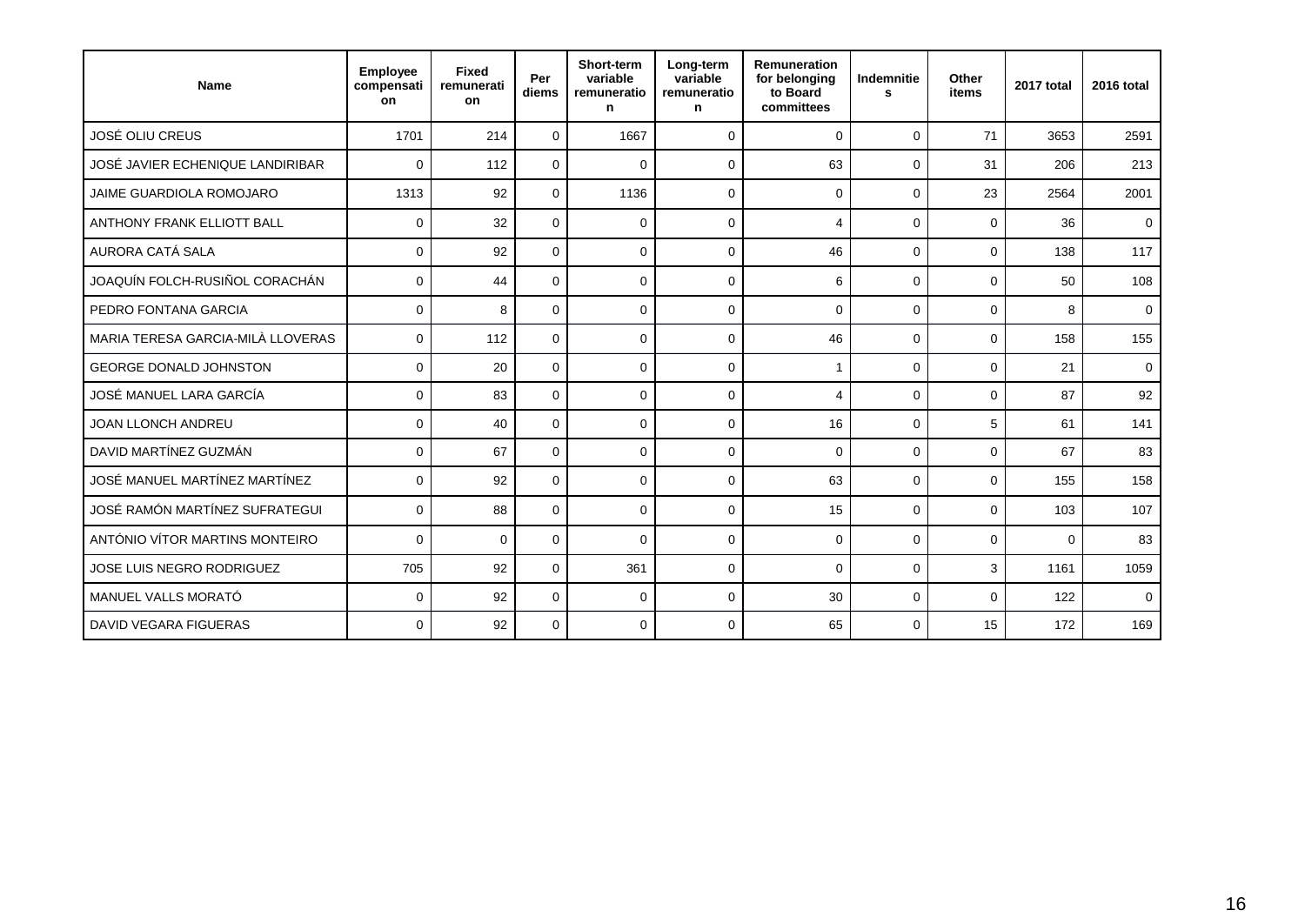# **ii) Share-based remuneration systems**

| <b>JOSÉ OLIU CREUS</b><br><b>ICLP 2014-2017</b>                                                                                    |                       |                           |                                        |                                       |                           |                                         |                |                              |                           |                               |                              |  |
|------------------------------------------------------------------------------------------------------------------------------------|-----------------------|---------------------------|----------------------------------------|---------------------------------------|---------------------------|-----------------------------------------|----------------|------------------------------|---------------------------|-------------------------------|------------------------------|--|
| Date of<br>implementati                                                                                                            |                       |                           |                                        | Options held at the beginning of 2017 |                           |                                         |                | Options assigned during 2017 |                           |                               |                              |  |
| on                                                                                                                                 | No.<br>Options        | <b>Shares</b><br>affected | <b>Strike</b><br>price<br>(€)          |                                       |                           | <b>Exercise period</b>                  |                | No. of<br>options            | <b>Shares</b><br>affected | <b>Strike</b><br>price<br>(€) | <b>Exercise period</b>       |  |
| 28/03/2014                                                                                                                         | 2,816,884             | 78,873                    | 1.75                                   | 31/03/2017                            |                           |                                         |                | $\pmb{0}$                    | $\mathbf 0$               | 0.00                          | $\sim$                       |  |
| Conditions: -                                                                                                                      |                       |                           |                                        |                                       |                           |                                         |                |                              |                           |                               |                              |  |
| Shares delivered in<br>Options exercised in 2017<br><b>Options vested</b><br>Options at 2017 year-end<br>but not exercised<br>2017 |                       |                           |                                        |                                       |                           |                                         |                |                              |                           |                               |                              |  |
| No. of<br>shares                                                                                                                   | <b>Price</b>          | Amount                    | <b>Strike</b><br>price<br>$(\epsilon)$ | No. of<br>options                     | <b>Shares</b><br>affected | <b>Gross</b><br>gain<br>$(\epsilon$ mn) | No. of options | No. of<br>options            | <b>Shares</b><br>affected | <b>Strike</b><br>price<br>(€) | <b>Exercise period</b>       |  |
| $\mathbf 0$                                                                                                                        | 0.00                  | $\mathbf 0$               | 0.00                                   | $\mathbf 0$                           | $\mathbf 0$               | $\mathbf 0$                             | 2,816,884      | $\mathsf{O}\xspace$          | $\mathbf 0$               | 0.00                          | $\omega$                     |  |
| Other requirements for exercise: -                                                                                                 |                       |                           |                                        |                                       |                           |                                         |                |                              |                           |                               |                              |  |
| <b>JOSÉ OLIU CREUS</b><br>ICLP 2016-2019                                                                                           |                       |                           |                                        |                                       |                           |                                         |                |                              |                           |                               |                              |  |
| Date of<br>implementati                                                                                                            |                       |                           |                                        | Options held at the beginning of 2017 |                           |                                         |                |                              |                           |                               | Options assigned during 2017 |  |
| on                                                                                                                                 | No.<br><b>Options</b> | <b>Shares</b><br>affected | <b>Strike</b><br>price<br>(€)          |                                       |                           | <b>Exercise period</b>                  |                | No. of<br>options            | <b>Shares</b><br>affected | <b>Strike</b><br>price<br>(€) | <b>Exercise period</b>       |  |
| 01/04/2016                                                                                                                         | 1,600,000             | 337,120                   | 1.49                                   | 30/04/2019                            |                           |                                         |                | $\mathsf 0$                  | $\mathbf 0$               | 0.00                          | $\sim$                       |  |
| Conditions: -                                                                                                                      |                       |                           |                                        |                                       |                           |                                         |                |                              |                           |                               |                              |  |
| Shares delivered in<br>Options exercised in 2017<br><b>Options</b><br>2017<br>vested but<br>hazinaya ton                           |                       |                           |                                        |                                       |                           |                                         |                |                              |                           |                               | Options at 2017 year-end     |  |
| No. of<br>shares                                                                                                                   | <b>Price</b>          | <b>Amount</b>             | <b>Strike</b><br>price<br>(€)          | No. of<br>options                     | <b>Shares</b><br>affected | <b>Gross</b><br>gain<br>$(\epsilon$ mn) | No. of options | No. of<br>options            | <b>Shares</b><br>affected | <b>Strike</b><br>price<br>(€) | <b>Exercise period</b>       |  |
| $\mathbf 0$                                                                                                                        | 0.00                  | $\mathbf 0$               | 0.00                                   | $\mathbf 0$                           | $\mathbf 0$               | $\mathbf 0$                             | $\mathbf 0$    | 1,600,000                    | 337,120                   | 1.49                          | 30/04/2019                   |  |
| Other requirements for exercise: -                                                                                                 |                       |                           |                                        |                                       |                           |                                         |                |                              |                           |                               |                              |  |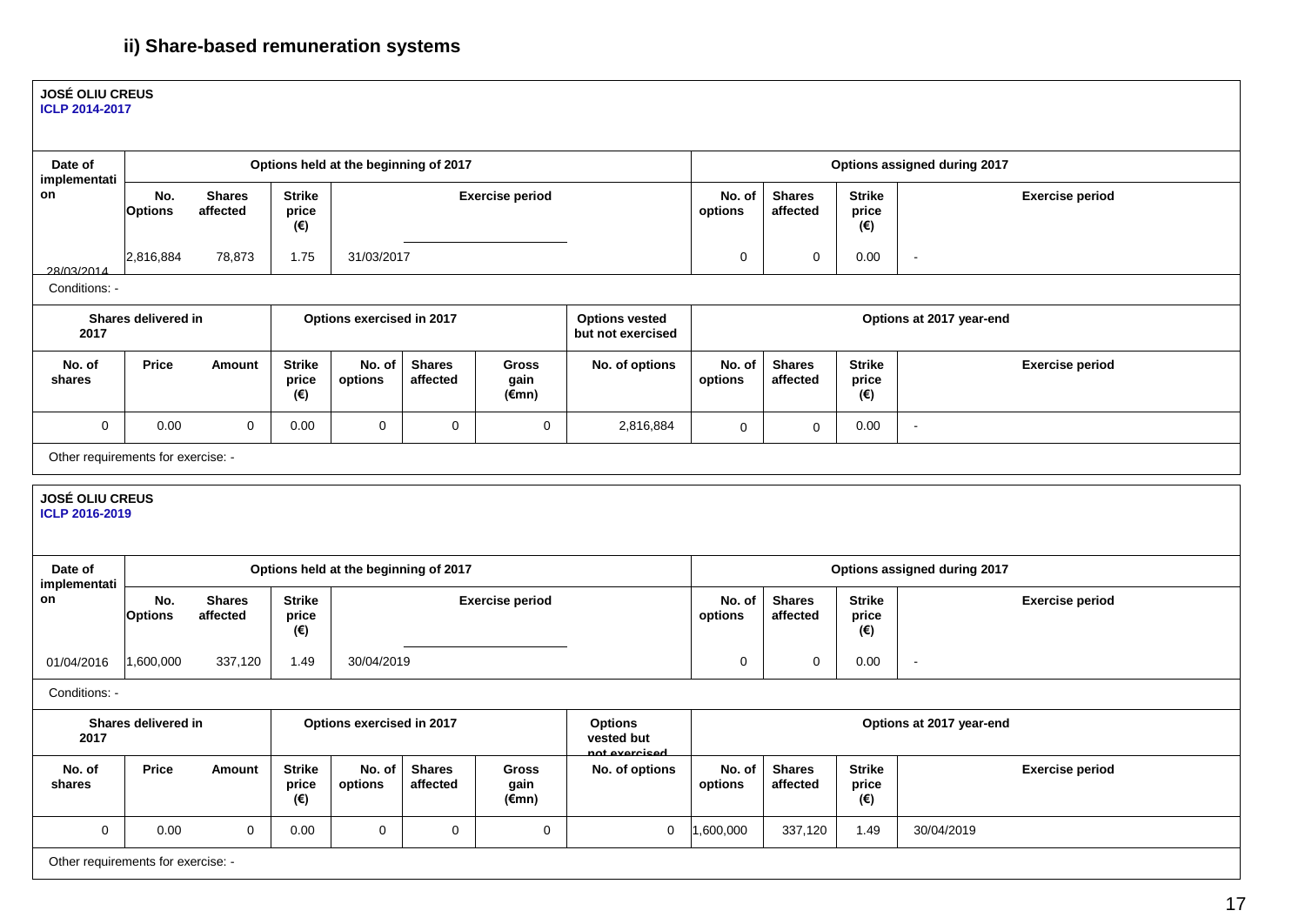### **JOSÉ OLIU CREUS**

#### **Supplementary Incentive 2017-2020**

| Date of                                                                                                                               |                                                                                                   |                           |                                        | Options held at the beginning of 2017                                                             |                           |                        |                |                   | Options assigned during 2017 |                               |                              |  |  |
|---------------------------------------------------------------------------------------------------------------------------------------|---------------------------------------------------------------------------------------------------|---------------------------|----------------------------------------|---------------------------------------------------------------------------------------------------|---------------------------|------------------------|----------------|-------------------|------------------------------|-------------------------------|------------------------------|--|--|
| implementati<br>on                                                                                                                    | No. of<br>options                                                                                 | <b>Shares</b><br>affected | <b>Strike</b><br>price                 |                                                                                                   |                           | <b>Exercise period</b> |                | No. of<br>options | shares<br>affected           | <b>Strike</b><br>price        | <b>Exercise period</b>       |  |  |
|                                                                                                                                       |                                                                                                   |                           | $(\epsilon)$                           |                                                                                                   |                           |                        |                |                   |                              | (€)                           |                              |  |  |
| 30/03/2017                                                                                                                            | $\mathbf 0$                                                                                       | $\mathbf 0$               | 0.00                                   | $\sim$                                                                                            |                           |                        |                | 1,700,000         | 1,040,740                    | 1.35                          | 30/04/2020                   |  |  |
| Conditions: -                                                                                                                         |                                                                                                   |                           |                                        |                                                                                                   |                           |                        |                |                   |                              |                               |                              |  |  |
| 2017                                                                                                                                  | Shares delivered in<br>Options exercised in 2017<br><b>Options</b><br>vested but<br>not exercised |                           |                                        |                                                                                                   |                           |                        |                |                   |                              |                               | Options at 2017 year-end     |  |  |
| No. of<br>shares                                                                                                                      | Price                                                                                             | Amount                    | <b>Strike</b><br>price                 | No. of<br>options                                                                                 | <b>Shares</b><br>affected | <b>Gross</b><br>gain   | No. of options | No. of<br>options | <b>Shares</b><br>affected    | <b>Strike</b><br>price        | <b>Exercise period</b>       |  |  |
|                                                                                                                                       |                                                                                                   |                           | $(\epsilon)$                           |                                                                                                   |                           | (€mn)                  |                |                   |                              | (€)                           |                              |  |  |
| $\mathbf 0$                                                                                                                           | 0.00                                                                                              | $\Omega$                  | 0.00                                   | $\overline{0}$                                                                                    | $\mathbf 0$               | $\mathbf 0$            | $\mathbf 0$    | ,700,000          | 1,040,740                    | 1.35                          | 30/04/2020                   |  |  |
| Other requirements for exercise: -                                                                                                    |                                                                                                   |                           |                                        |                                                                                                   |                           |                        |                |                   |                              |                               |                              |  |  |
|                                                                                                                                       |                                                                                                   |                           |                                        |                                                                                                   |                           |                        |                |                   |                              |                               |                              |  |  |
| <b>JAIME GUARDIOLA ROMOJARO</b><br><b>ICLP 2014-2017</b>                                                                              |                                                                                                   |                           |                                        |                                                                                                   |                           |                        |                |                   |                              |                               |                              |  |  |
| Date of                                                                                                                               |                                                                                                   |                           |                                        | Options held at the beginning of 2017                                                             |                           |                        |                |                   |                              |                               | Options assigned during 2017 |  |  |
| implementati<br>on                                                                                                                    | No.<br><b>Options</b>                                                                             | <b>Shares</b><br>affected | <b>Strike</b><br>price<br>(€)          |                                                                                                   |                           | <b>Exercise period</b> |                | No. of<br>options | <b>Shares</b><br>affected    | <b>Strike</b><br>price<br>(€) | <b>Exercise period</b>       |  |  |
| 28/03/2014                                                                                                                            | 2,491,859                                                                                         | 69,772                    | 1.75                                   | 31/03/2017                                                                                        |                           |                        |                | $\mathbf 0$       | $\mathbf 0$                  | 0.00                          | $\sim$                       |  |  |
| Conditions:                                                                                                                           |                                                                                                   |                           |                                        |                                                                                                   |                           |                        |                |                   |                              |                               |                              |  |  |
| Shares delivered in<br>Options exercised in 2017<br><b>Options</b><br>Options at 2017 year-end<br>vested but<br>2016<br>not exercised |                                                                                                   |                           |                                        |                                                                                                   |                           |                        |                |                   |                              |                               |                              |  |  |
| No. of<br>shares                                                                                                                      | Price                                                                                             | <b>Amount</b>             | <b>Strike</b><br>price<br>$(\epsilon)$ | <b>Shares</b><br>No. of<br><b>Gross</b><br>No. of options<br>affected<br>options<br>gain<br>(€mn) |                           |                        |                | No. of<br>options | <b>Shares</b><br>affected    | <b>Strike</b><br>price<br>(€) | <b>Exercise period</b>       |  |  |
| $\mathbf 0$                                                                                                                           | 0.00                                                                                              | $\Omega$                  | 0.00                                   | $\mathbf 0$                                                                                       | $\mathbf 0$               | 0                      | 2,491,859      | $\mathbf 0$       | $\mathbf 0$                  | 0.00                          | $\sim$                       |  |  |
| Other requirements for exercise: -                                                                                                    |                                                                                                   |                           |                                        |                                                                                                   |                           |                        |                |                   |                              |                               |                              |  |  |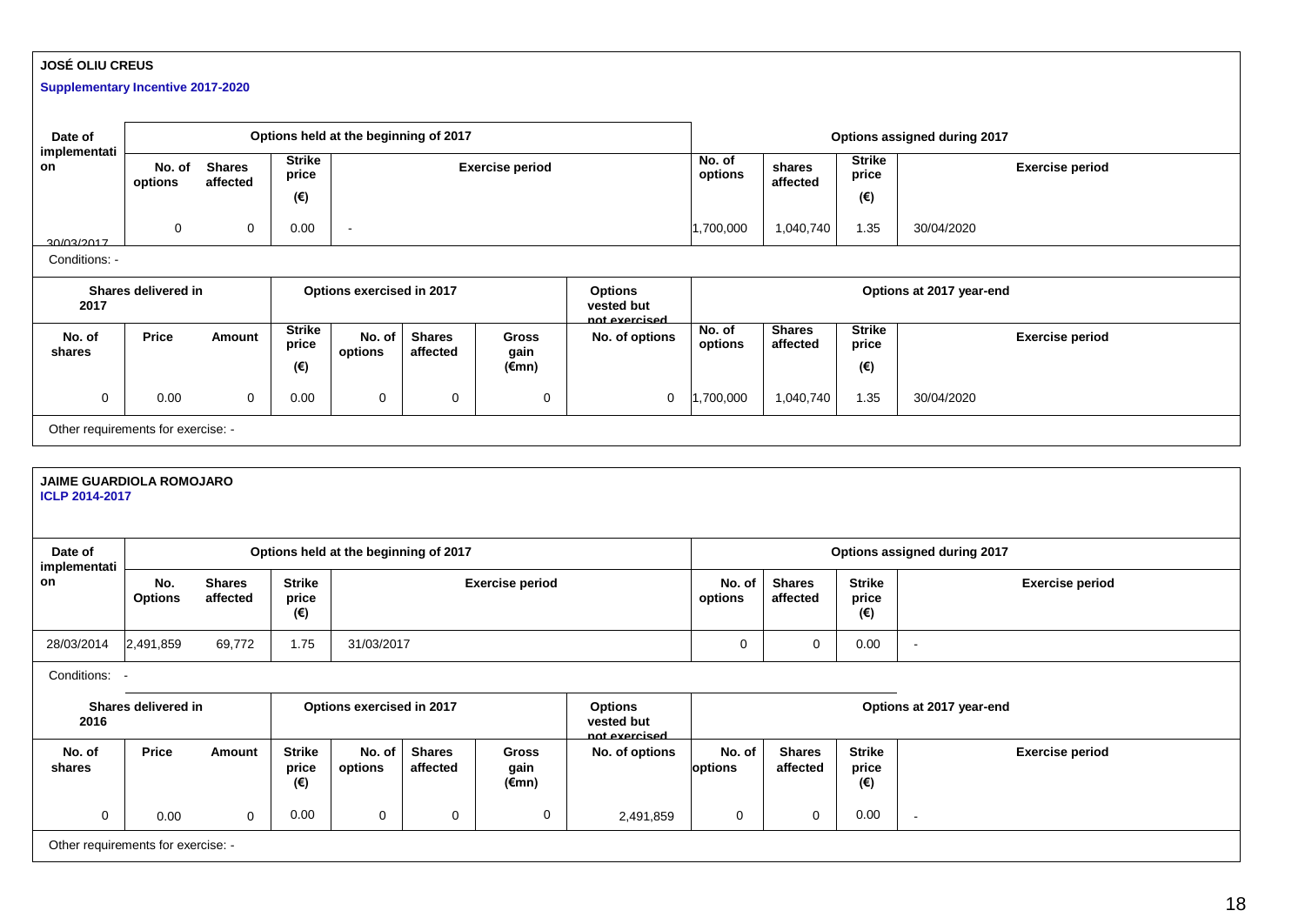#### **JAIME GUARDIOLA ROMOJARO Plan ICLP 2016-2019**

| Date of<br>implementati            |                       |                           |                               |                           | Options held at the beginning of 2017 |                               |                                               | Options assigned during 2017 |                           |                               |                          |  |
|------------------------------------|-----------------------|---------------------------|-------------------------------|---------------------------|---------------------------------------|-------------------------------|-----------------------------------------------|------------------------------|---------------------------|-------------------------------|--------------------------|--|
| on                                 | No.<br><b>Options</b> | <b>Shares</b><br>affected | <b>Strike</b><br>price<br>(€) |                           |                                       | <b>Exercise period</b>        |                                               | No. of<br>options            | <b>Shares</b><br>affected | <b>Strike</b><br>price<br>(€) | <b>Exercise period</b>   |  |
| 01/04/2016                         | 1,400,000             | 294,980                   | 1.49                          | 30/04/2019                |                                       |                               |                                               | 0                            | 0                         | 0.00                          | $\overline{\phantom{a}}$ |  |
| Conditions:                        |                       |                           |                               |                           |                                       |                               |                                               |                              |                           |                               |                          |  |
| 2017                               | Shares delivered in   |                           |                               | Options exercised in 2017 |                                       |                               | <b>Options</b><br>vested but<br>not exercised |                              |                           |                               | Options at 2017 year-end |  |
| No. of<br>shares                   | Price                 | Amount                    | <b>Strike</b><br>price<br>(€) | No. of<br>options         | <b>Shares</b><br>affected             | <b>Gross</b><br>gain<br>(€mn) | No. of options                                | No. of<br>options            | <b>Shares</b><br>affected | <b>Strike</b><br>price<br>(€) | <b>Exercise period</b>   |  |
| 0                                  | 0.00                  | $\mathbf 0$               | 0.00                          | 0                         | 0                                     | 0                             | $\mathbf 0$                                   | ,400,000                     | 294,980                   | 1.49                          | 30/04/2019               |  |
| Other requirements for exercise: - |                       |                           |                               |                           |                                       |                               |                                               |                              |                           |                               |                          |  |

### **JAIME GUARDIOLA ROMOJARO**

**Supplementary Incentive 2017-2020**

| Date of<br>implementati |                                    |                           |                        | Options held at the beginning of 2017 |                           |                      |                                               | Options assigned during 2017 |                           |                        |                        |  |
|-------------------------|------------------------------------|---------------------------|------------------------|---------------------------------------|---------------------------|----------------------|-----------------------------------------------|------------------------------|---------------------------|------------------------|------------------------|--|
| on                      | No. of<br>options                  | <b>Shares</b><br>affected | <b>Strike</b><br>price |                                       | <b>Exercise period</b>    |                      |                                               |                              | <b>Shares</b><br>affected | <b>Strike</b><br>price | <b>Exercise period</b> |  |
|                         |                                    |                           | (€)                    |                                       |                           |                      |                                               |                              |                           | $(\epsilon)$           |                        |  |
| 30/03/2017              | 0                                  | 0                         | 0.00                   | $\overline{\phantom{a}}$              |                           |                      |                                               | 1,500,000                    | 918,300                   | 1.35                   | 30/04/2020             |  |
| Conditions: -           |                                    |                           |                        |                                       |                           |                      |                                               |                              |                           |                        |                        |  |
| 2017                    | Shares delivered in                |                           |                        | Options exercised in 2017             |                           |                      | <b>Options</b><br>vested but<br>not exercised | Options at 2017 year-end     |                           |                        |                        |  |
| No. of<br>shares        | <b>Price</b>                       | <b>Amount</b>             | <b>Strike</b><br>price | No. of<br>options                     | <b>Shares</b><br>affected | <b>Gross</b><br>gain | No. of options                                | No. of<br>options            | <b>Shares</b><br>affected | <b>Strike</b><br>price | <b>Exercise period</b> |  |
|                         |                                    |                           | (€)                    |                                       |                           | (€mn)                |                                               |                              |                           | (€)                    |                        |  |
| 0                       | 0.00                               | $\mathbf 0$               | 0.00                   | $\mathbf 0$                           | 0                         | 0                    | 0                                             | 1,500,000                    | 918,300                   | 1.35                   | 30/04/2020             |  |
|                         | Other requirements for exercise: - |                           |                        |                                       |                           |                      |                                               |                              |                           |                        |                        |  |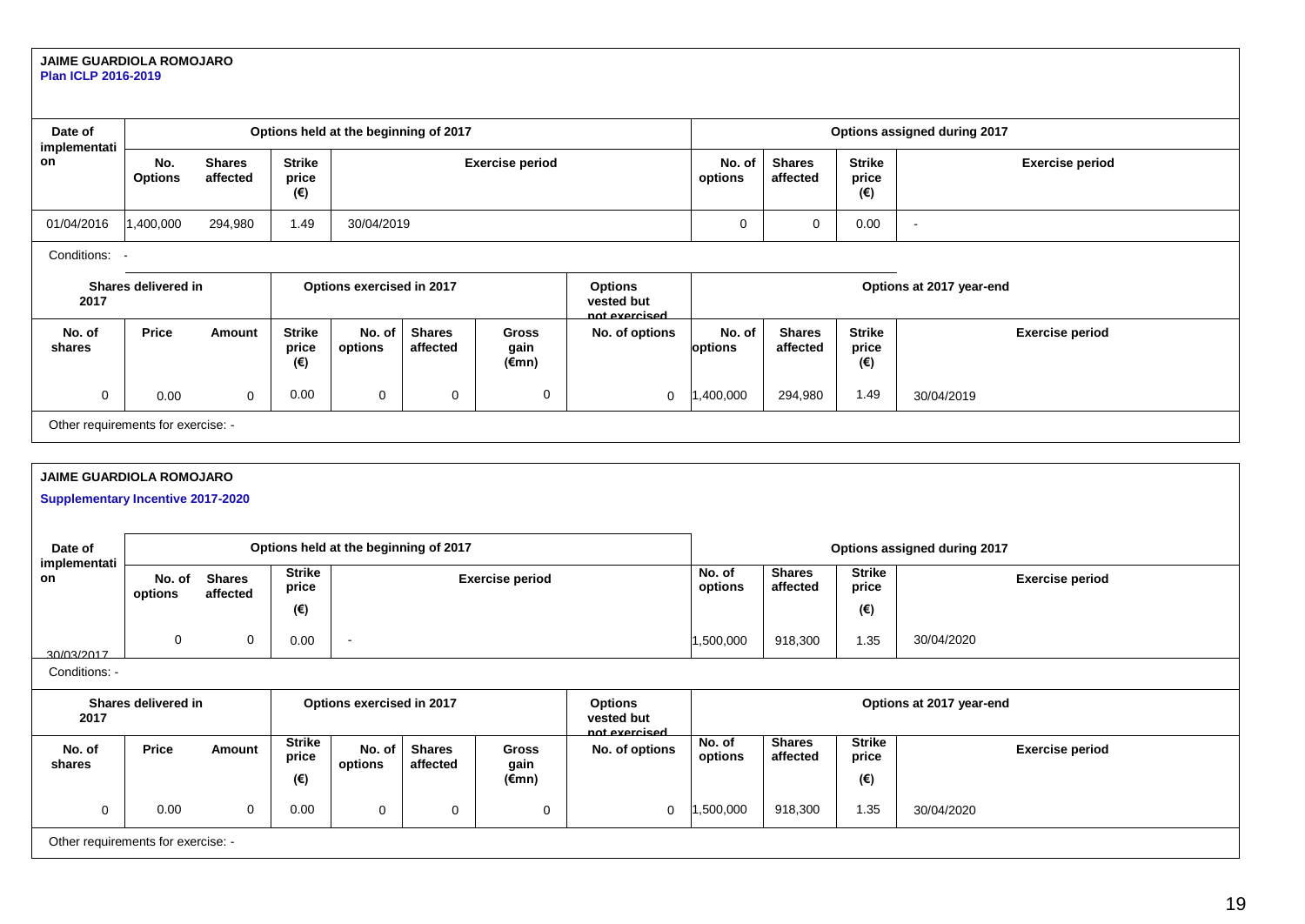#### **JOSÉ LUIS NEGRO RODRÍGUEZ ICLP 2014-2017**

| Date of<br>implementati |                                    |                           |                               | Options held at the beginning of 2017 |                           |                               |                                               | Options assigned during 2017 |                               |                               |                          |  |
|-------------------------|------------------------------------|---------------------------|-------------------------------|---------------------------------------|---------------------------|-------------------------------|-----------------------------------------------|------------------------------|-------------------------------|-------------------------------|--------------------------|--|
| on                      | No.<br><b>Options</b>              | <b>Shares</b><br>affected | <b>Strike</b><br>price<br>(€) |                                       |                           | <b>Exercise period</b>        | No. of<br>options                             | <b>Shares</b><br>affected    | <b>Strike</b><br>price<br>(€) | <b>Exercise period</b>        |                          |  |
| 28/03/2014              | 1,300,100                          | 36,403                    | 1.75                          | 31/03/2017                            |                           |                               |                                               | 0                            | $\mathbf 0$                   | 0.00                          | $\overline{\phantom{a}}$ |  |
| Conditions:             |                                    |                           |                               |                                       |                           |                               |                                               |                              |                               |                               |                          |  |
| 2016                    | Shares delivered in                |                           |                               | Options exercised in 2017             |                           |                               | <b>Options</b><br>vested but<br>hot exercised |                              |                               |                               | Options at 2017 year-end |  |
| No. of<br>shares        | <b>Price</b>                       | Amount                    | <b>Strike</b><br>price<br>(€) | No. of<br>options                     | <b>Shares</b><br>affected | <b>Gross</b><br>gain<br>(€mn) | No. of options                                | No. of<br>options            | <b>Shares</b><br>affected     | <b>Strike</b><br>price<br>(€) | <b>Exercise period</b>   |  |
| 0                       | 0.00                               | 0                         | 0.00                          | 0                                     | 0                         | 0                             | 1,300,100                                     | 0                            | 0                             | 0.00                          | $\overline{\phantom{a}}$ |  |
|                         | Other requirements for exercise: - |                           |                               |                                       |                           |                               |                                               |                              |                               |                               |                          |  |

#### **JOSÉ LUIS NEGRO RODRÍGUEZ ICLP 2016-2019**

| Date of<br>implementati |                                                                                 |                           |                               |                           | Options held at the beginning of 2017 |                               |                                               | Options assigned during 2017 |                           |                               |                          |  |
|-------------------------|---------------------------------------------------------------------------------|---------------------------|-------------------------------|---------------------------|---------------------------------------|-------------------------------|-----------------------------------------------|------------------------------|---------------------------|-------------------------------|--------------------------|--|
| on                      | No.<br><b>Options</b>                                                           | <b>Shares</b><br>affected | <b>Strike</b><br>price<br>(€) |                           |                                       | <b>Exercise period</b>        |                                               | No. of<br>options            | <b>Shares</b><br>affected | <b>Strike</b><br>price<br>(€) | <b>Exercise period</b>   |  |
| 01/04/2016              | 800,000                                                                         | 168,560                   | 1.49                          | 30/04/2019                |                                       |                               |                                               | 0                            | $\mathbf 0$               | 0.00                          | $\sim$                   |  |
| Conditions:             |                                                                                 |                           |                               |                           |                                       |                               |                                               |                              |                           |                               |                          |  |
| 2017                    | Shares delivered in                                                             |                           |                               | Options exercised in 2017 |                                       |                               | <b>Options</b><br>vested but<br>not exercised |                              |                           |                               | Options at 2017 year-end |  |
| No. of<br>shares        | Price                                                                           | Amount                    | <b>Strike</b><br>price<br>(€) | No. of<br>options         | <b>Shares</b><br>affected             | <b>Gross</b><br>gain<br>(€mn) | No. of options                                | No. of<br>options            | <b>Shares</b><br>affected | <b>Strike</b><br>price<br>(€) | <b>Exercise period</b>   |  |
| 0                       | 800,000<br>$\mathbf 0$<br>0.00<br>$\mathbf 0$<br>168,560<br>0.00<br>0<br>0<br>0 |                           |                               |                           |                                       |                               |                                               |                              | 1.49                      | 30/04/2019                    |                          |  |
|                         | Other requirements for exercise: -                                              |                           |                               |                           |                                       |                               |                                               |                              |                           |                               |                          |  |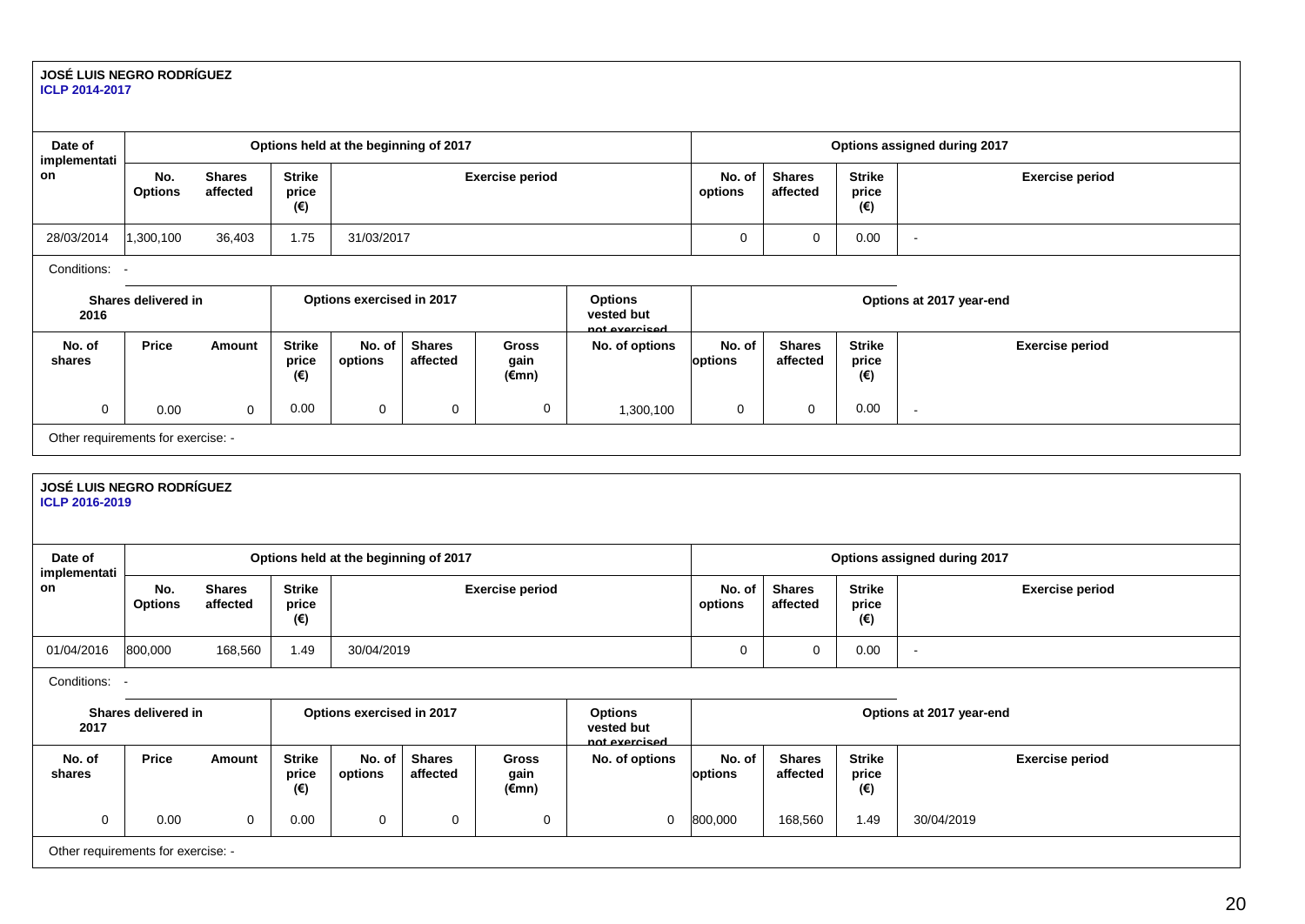### **JOSÉ LUIS NEGRO RODRÍGUEZ**

**Supplementary Incentive 2017- 2020**

| Date of<br>implementati |                                    |                           |                               | Options held at the beginning of 2017 |                           |                               |                                               | Options assigned during 2017             |                           |                               |                          |  |
|-------------------------|------------------------------------|---------------------------|-------------------------------|---------------------------------------|---------------------------|-------------------------------|-----------------------------------------------|------------------------------------------|---------------------------|-------------------------------|--------------------------|--|
| on                      | No.<br><b>Options</b>              | <b>Shares</b><br>affected | <b>Strike</b><br>price<br>(€) |                                       | <b>Exercise period</b>    |                               |                                               |                                          | <b>Shares</b><br>affected | <b>Strike</b><br>price<br>(€) | <b>Exercise period</b>   |  |
| 30/03/2017              | 0                                  | 0                         | 0.00                          | $\overline{\phantom{a}}$              |                           |                               |                                               | 800,000                                  | 489,760                   | 1.35                          | 30/04/2020               |  |
|                         | Conditions:                        |                           |                               |                                       |                           |                               |                                               |                                          |                           |                               |                          |  |
| 2016                    | Shares delivered in                |                           |                               | Options exercised in 2017             |                           |                               | <b>Options</b><br>vested but<br>not exercised |                                          |                           |                               | Options at 2017 year-end |  |
| No. of<br>shares        | Price                              | Amount                    | <b>Strike</b><br>price<br>(€) | No. of<br>options                     | <b>Shares</b><br>affected | <b>Gross</b><br>gain<br>(€mn) | No. of options                                | No. of<br>options                        | <b>Shares</b><br>affected | <b>Strike</b><br>price<br>(€) | <b>Exercise period</b>   |  |
| 0                       | 0.00                               | $\mathbf 0$               | 0.00                          | $\mathbf 0$                           | $\mathbf 0$               | 0                             | $\mathbf 0$                                   | 1.35<br>489,760<br>800,000<br>30/04/2020 |                           |                               |                          |  |
|                         | Other requirements for exercise: - |                           |                               |                                       |                           |                               |                                               |                                          |                           |                               |                          |  |

# **iii) Long-term savings systems**

| Name                      | <b>Contribution by the</b><br>company in the year<br>(thousand euro) |       | <b>Total accumulated</b><br>funds (thousand<br>P(II) |        |  |  |
|---------------------------|----------------------------------------------------------------------|-------|------------------------------------------------------|--------|--|--|
|                           | 2017                                                                 | 2016  | 2017                                                 | 2016   |  |  |
| JOSÉ OLIU CREUS           | 177                                                                  | 1,475 | 8,514                                                | 8,245  |  |  |
| JAIME GUARDIOLA ROMOJARO  | 3,412                                                                | 2,452 | 22,232                                               | 18,503 |  |  |
| JOSÉ LUIS NEGRO RODRÍGUEZ | 17                                                                   | 77    | 6,062                                                | 5,964  |  |  |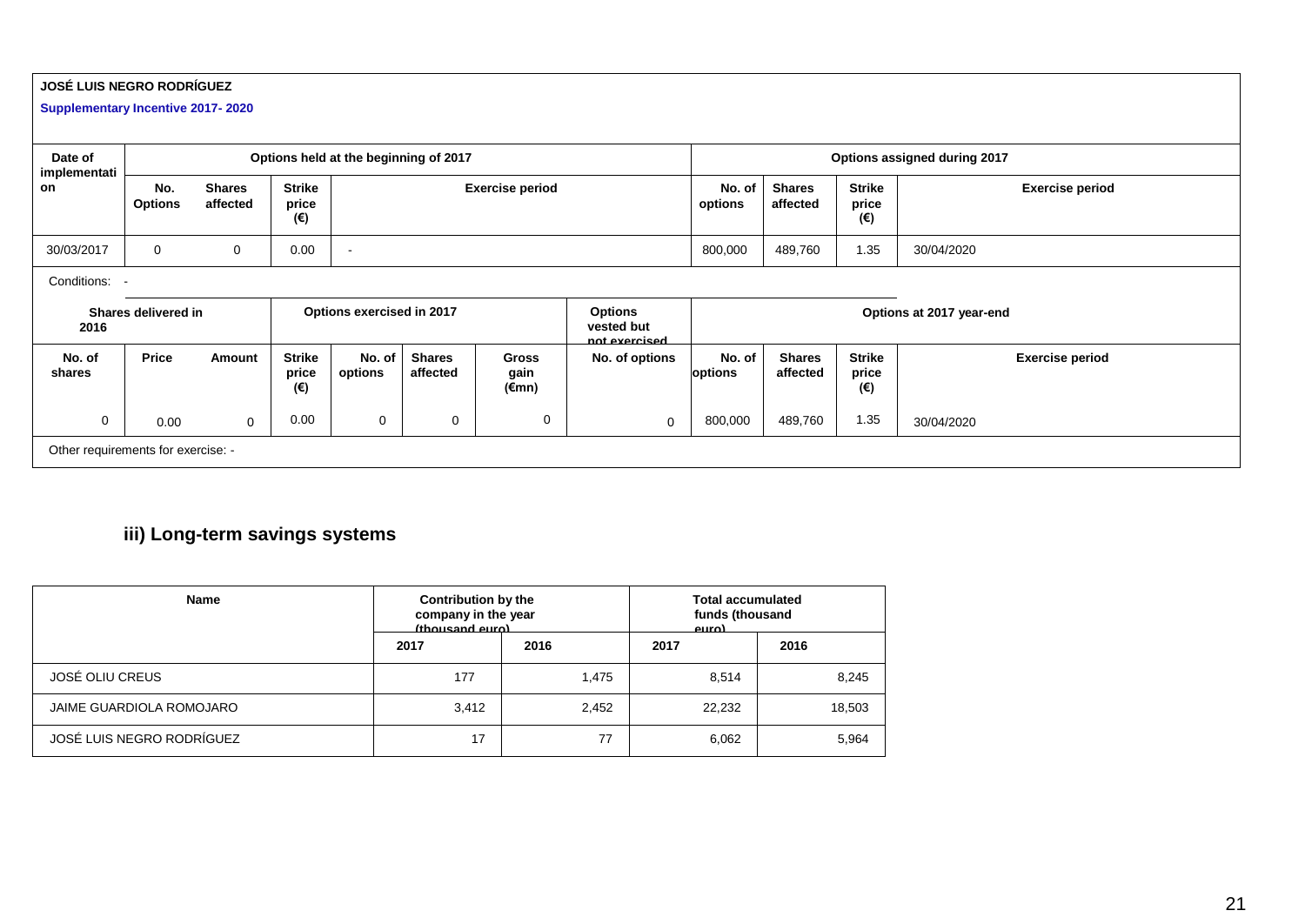# **b) Remuneration accrued by company directors for belonging to boards of other group companies:**

**i) Remuneration in cash (thousand euros)**

| Name                                        | <b>Employ</b><br>ee<br>compen<br>sation | <b>Fixed</b><br>remunerat<br>ion | Per<br>diems | Short-term<br>variable<br>remuneration | Long-term<br>variable<br>remuneration | <b>Remuneration for</b><br>belonging to Board<br>committees | <b>Indemniti</b><br><b>es</b> | Other<br>items | 2017<br>total | 2016<br>total |
|---------------------------------------------|-----------------------------------------|----------------------------------|--------------|----------------------------------------|---------------------------------------|-------------------------------------------------------------|-------------------------------|----------------|---------------|---------------|
| <b>JOSÉ OLIU CREUS</b>                      | $\Omega$                                | $\Omega$                         | $\Omega$     | $\Omega$                               | $\Omega$                              | $\Omega$                                                    | $\Omega$                      | $\Omega$       | $\Omega$      | $\mathbf 0$   |
| JOSÉ JAVIER ECHENIQUE LANDIRIBAR            | $\Omega$                                | $\Omega$                         | $\Omega$     | $\mathbf 0$                            | $\Omega$                              | $\Omega$                                                    | $\Omega$                      | $\mathbf 0$    | $\Omega$      | 0             |
| JAIME GUARDIOLA ROMOJARO                    | $\Omega$                                | $\Omega$                         | $\Omega$     | $\mathbf 0$                            | $\Omega$                              | $\Omega$                                                    | $\Omega$                      | $\Omega$       | $\Omega$      | $\mathbf 0$   |
| <b>ANTHONY FRANK ELLIOTT BALL</b>           | $\Omega$                                | $\mathbf 0$                      | $\Omega$     | $\mathbf 0$                            | $\Omega$                              | $\Omega$                                                    | $\Omega$                      | $\Omega$       | $\Omega$      | 0             |
| AURORA CATÁ SALA                            | $\Omega$                                | $\Omega$                         | $\Omega$     | $\mathbf 0$                            | $\Omega$                              | $\Omega$                                                    | $\Omega$                      | $\Omega$       | $\Omega$      | $\mathbf 0$   |
| JOAQUÍN FOLCH-RUSIÑOL CORACHÁN              | $\Omega$                                | $\mathbf 0$                      | $\Omega$     | $\mathbf 0$                            | $\mathbf 0$                           | $\Omega$                                                    | $\Omega$                      | $\mathbf 0$    | $\Omega$      | 0             |
| PEDRO FONTANA GARCIA                        | $\mathbf 0$                             | $\mathbf 0$                      | $\mathbf 0$  | $\mathbf 0$                            | $\mathbf 0$                           | 0                                                           | $\mathbf{0}$                  | $\mathbf 0$    | $\mathbf 0$   | $\mathbf 0$   |
| MARIA TERESA GARCIA-MILÀ<br><b>LLOVERAS</b> | $\Omega$                                | $\mathbf 0$                      | $\mathbf 0$  | $\mathbf 0$                            | $\mathbf 0$                           | $\Omega$                                                    | 0                             | $\mathbf 0$    | $\mathbf 0$   | $\mathbf 0$   |
| <b>GEORGE DONALD JOHNSTON</b>               | $\Omega$                                | $\Omega$                         | $\Omega$     | $\Omega$                               | $\Omega$                              | $\Omega$                                                    | $\Omega$                      | $\Omega$       | $\Omega$      | $\mathbf 0$   |
| JOSÉ MANUEL LARA GARCÍA                     | $\Omega$                                | $\mathbf 0$                      | $\mathbf 0$  | $\mathbf 0$                            | $\Omega$                              | $\Omega$                                                    | $\Omega$                      | $\mathbf 0$    | $\Omega$      | 0             |
| JOAN LLONCH ANDREU                          | $\Omega$                                | 0                                | $\Omega$     | $\mathbf 0$                            | $\mathbf 0$                           | $\Omega$                                                    | $\Omega$                      | $\Omega$       | $\Omega$      | $\mathsf{O}$  |
| DAVID MARTÍNEZ GUZMÁN                       | $\Omega$                                | $\mathbf 0$                      | $\Omega$     | $\mathbf 0$                            | $\mathbf 0$                           | $\Omega$                                                    | 0                             | $\Omega$       | $\Omega$      | 0             |
| JOSÉ MANUEL MARTÍNEZ MARTÍNEZ               | $\Omega$                                | $\Omega$                         | $\Omega$     | $\mathbf 0$                            | $\mathbf 0$                           | $\Omega$                                                    | $\Omega$                      | $\Omega$       | $\Omega$      | $\mathbf 0$   |
| JOSÉ RAMÓN MARTÍNEZ SUFRATEGUI              | $\Omega$                                | $\mathbf 0$                      | $\Omega$     | $\mathbf 0$                            | $\mathbf 0$                           | $\Omega$                                                    | $\Omega$                      | $\mathbf 0$    | $\Omega$      | 0             |
| ANTÓNIO VÍTOR MARTINS MONTEIRO              | $\Omega$                                | $\mathbf 0$                      | $\Omega$     | $\mathbf 0$                            | $\mathbf 0$                           | $\Omega$                                                    | $\Omega$                      | $\Omega$       | $\Omega$      | $\mathsf{O}$  |
| JOSÉ LUIS NEGRO RODRÍGUEZ                   | $\Omega$                                | $\Omega$                         | $\Omega$     | $\Omega$                               | $\Omega$                              | $\Omega$                                                    | $\Omega$                      | $\Omega$       | $\Omega$      | $\mathbf 0$   |
| MANUEL VALLS MORATÓ                         | $\mathbf 0$                             | $\mathbf 0$                      | $\mathbf 0$  | $\mathbf 0$                            | $\mathbf 0$                           | $\Omega$                                                    | $\mathbf{0}$                  | $\mathbf 0$    | $\mathbf 0$   | $\mathbf 0$   |
| <b>DAVID VEGARA FIGUERAS</b>                | $\Omega$                                | $\Omega$                         | $\Omega$     | $\Omega$                               | $\Omega$                              | $\Omega$                                                    | $\Omega$                      | $\Omega$       | $\Omega$      | $\mathbf 0$   |

**ii) Share-based remuneration systems**

**iii)Long-term savings systems**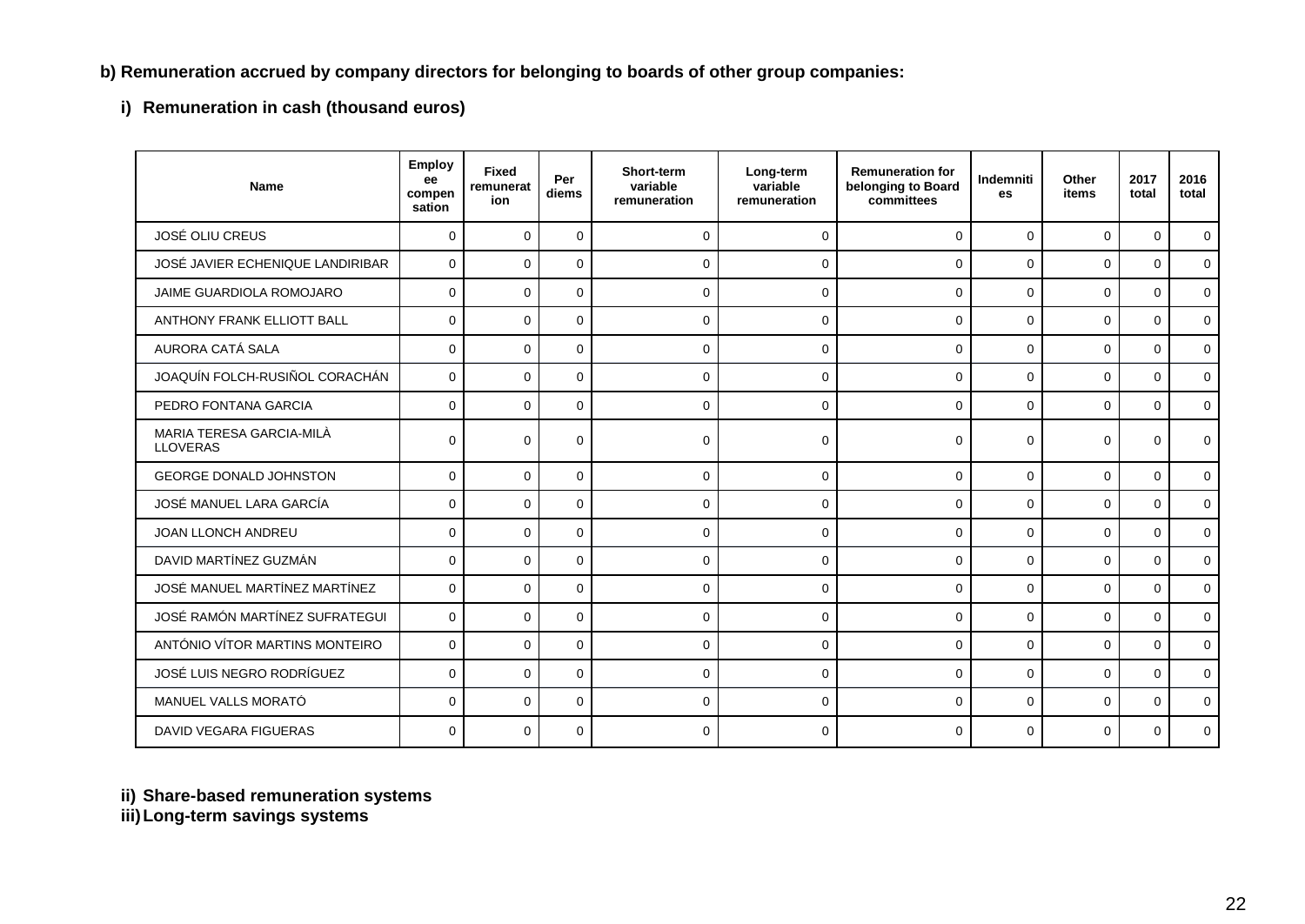# **c) Summary of remuneration (thousand euro):**

Summarise the amounts corresponding to all the remuneration items included in this report that have accrued to the director, in thousand euro.

Where there are long-term saving systems, disclose contributions or endowments made to such systems:

|                                   | Remuneration accrued in the company      |                               |                                            |                                            | Remuneration accrued in group companies  |                                 |                                            |                                          | <b>Total</b>                    |                                 |                                                             |
|-----------------------------------|------------------------------------------|-------------------------------|--------------------------------------------|--------------------------------------------|------------------------------------------|---------------------------------|--------------------------------------------|------------------------------------------|---------------------------------|---------------------------------|-------------------------------------------------------------|
| <b>Name</b>                       | <b>Total</b><br>cash<br>remunerat<br>ion | Value of<br>shares<br>granted | Gross gain<br>from<br>options<br>exercised | <b>Total in</b><br>year<br>2017<br>company | <b>Total</b><br>cash<br>remunera<br>tion | Value of<br>shares<br>delivered | Gross gain<br>from<br>options<br>exercised | <b>Total in</b><br>year<br>2017<br>group | <b>Total</b><br>in year<br>2017 | <b>Total</b><br>in year<br>2016 | <b>Contribution to</b><br>savings<br>systems in the<br>year |
| <b>JOSÉ OLIU CREUS</b>            | 3653                                     | $\Omega$                      | $\mathbf 0$                                | 3653                                       | $\mathbf 0$                              | $\mathbf 0$                     | $\mathbf 0$                                | $\mathbf 0$                              | 3653                            | 2,591                           | 177                                                         |
| JOSÉ JAVIER ECHENIQUE LANDIRIBAR  | 206                                      | $\mathbf 0$                   | $\mathbf 0$                                | 206                                        | $\mathbf 0$                              | $\mathbf 0$                     | $\mathbf 0$                                | $\mathbf 0$                              | 206                             | 213                             | $\mathbf{0}$                                                |
| JAIME GUARDIOLA ROMOJARO          | 2564                                     | $\Omega$                      | $\Omega$                                   | 2564                                       | $\Omega$                                 | $\mathbf 0$                     | $\mathbf 0$                                | $\Omega$                                 | 2564                            | 2,001                           | 3,412                                                       |
| <b>ANTHONY FRANK ELLIOTT BALL</b> | 36                                       | $\Omega$                      | $\Omega$                                   | 36                                         | $\Omega$                                 | $\Omega$                        | $\mathbf 0$                                | $\Omega$                                 | 36                              | $\Omega$                        | $\Omega$                                                    |
| AURORA CATÁ SALA                  | 138                                      | $\mathbf{0}$                  | $\mathbf 0$                                | 138                                        | $\mathbf 0$                              | $\mathbf 0$                     | $\mathbf 0$                                | $\mathbf 0$                              | 138                             | 117                             | 0                                                           |
| JOAQUÍN FOLCH-RUSIÑOL CORACHÁN    | 50                                       | $\mathbf 0$                   | $\mathbf 0$                                | 50                                         | $\mathbf 0$                              | $\mathbf 0$                     | $\mathbf 0$                                | $\mathbf 0$                              | 50                              | 108                             | $\mathbf 0$                                                 |
| PEDRO FONTANA GARCIA              | 8                                        | $\Omega$                      | $\Omega$                                   | 8                                          | $\Omega$                                 | $\Omega$                        | $\mathbf 0$                                | $\mathbf 0$                              | 8                               | $\Omega$                        | $\mathbf 0$                                                 |
| MARIA TERESA GARCIA-MILÀ LLOVERAS | 158                                      | $\Omega$                      | $\Omega$                                   | 158                                        | $\Omega$                                 | $\mathbf 0$                     | $\mathbf 0$                                | $\mathbf 0$                              | 158                             | 155                             | 0                                                           |
| GEORGE DONALD JOHNSTON            | 21                                       | $\mathbf{0}$                  | $\mathbf 0$                                | 21                                         | $\Omega$                                 | $\mathbf 0$                     | $\mathbf 0$                                | $\mathbf{0}$                             | 21                              | $\mathbf{0}$                    | $\mathbf 0$                                                 |
| JOSÉ MANUEL LARA GARCÍA           | 87                                       | $\Omega$                      | $\mathbf 0$                                | 87                                         | $\mathbf 0$                              | $\mathbf 0$                     | $\mathbf 0$                                | $\mathbf 0$                              | 87                              | 92                              | 0                                                           |
| JOAN LLONCH ANDREU                | 61                                       | $\Omega$                      | 0                                          | 61                                         | $\Omega$                                 | $\mathbf 0$                     | $\mathbf 0$                                | $\mathbf 0$                              | 61                              | 141                             | 0                                                           |
| DAVID MARTÍNEZ GUZMÁN             | 67                                       | $\Omega$                      | $\Omega$                                   | 67                                         | $\Omega$                                 | $\mathbf 0$                     | $\mathbf 0$                                | $\Omega$                                 | 67                              | 83                              | $\mathbf 0$                                                 |
| JOSÉ MANUEL MARTÍNEZ MARTÍNEZ     | 155                                      | $\mathbf 0$                   | $\mathbf 0$                                | 155                                        | $\mathbf 0$                              | $\mathbf 0$                     | $\mathbf 0$                                | $\mathbf 0$                              | 155                             | 158                             | $\mathbf 0$                                                 |
| JOSÉ RAMÓN MARTÍNEZ SUFRATEGUI    | 103                                      | $\mathbf 0$                   | $\mathbf 0$                                | 103                                        | $\mathbf 0$                              | $\mathbf 0$                     | $\mathbf 0$                                | $\mathbf 0$                              | 103                             | 107                             | 0                                                           |
| ANTÓNIO VITOR MARTINS MONTEIRO    | 0                                        | $\Omega$                      | $\Omega$                                   | $\mathbf 0$                                | $\Omega$                                 | $\mathbf 0$                     | $\mathbf 0$                                | $\Omega$                                 | $\Omega$                        | 83                              | $\mathbf 0$                                                 |
| JOSÉ LUIS NEGRO RODRÍGUEZ         | 1161                                     | $\Omega$                      | $\Omega$                                   | 1161                                       | $\Omega$                                 | $\mathbf 0$                     | $\mathbf 0$                                | $\Omega$                                 | 1161                            | 1,059                           | 17                                                          |
| MANUEL VALLS MORATÓ               | 122                                      | $\mathbf 0$                   | $\mathbf 0$                                | 122                                        | $\mathbf 0$                              | $\mathbf 0$                     | $\mathbf 0$                                | $\mathbf 0$                              | 122                             | $\mathbf 0$                     | $\mathbf{0}$                                                |
| DAVID VEGARA FIGUERAS             | 172                                      | $\mathbf 0$                   | $\mathbf 0$                                | 172                                        | $\mathbf 0$                              | $\mathbf 0$                     | 0                                          | $\mathbf 0$                              | 172                             | 169                             |                                                             |
| <b>TOTAL</b>                      | 8762                                     | $\mathbf 0$                   | $\mathbf{0}$                               | 8762                                       | $\mathbf 0$                              | $\mathbf 0$                     | $\mathbf{0}$                               | $\mathbf{0}$                             | 8762                            | 7,077                           | 3,606                                                       |